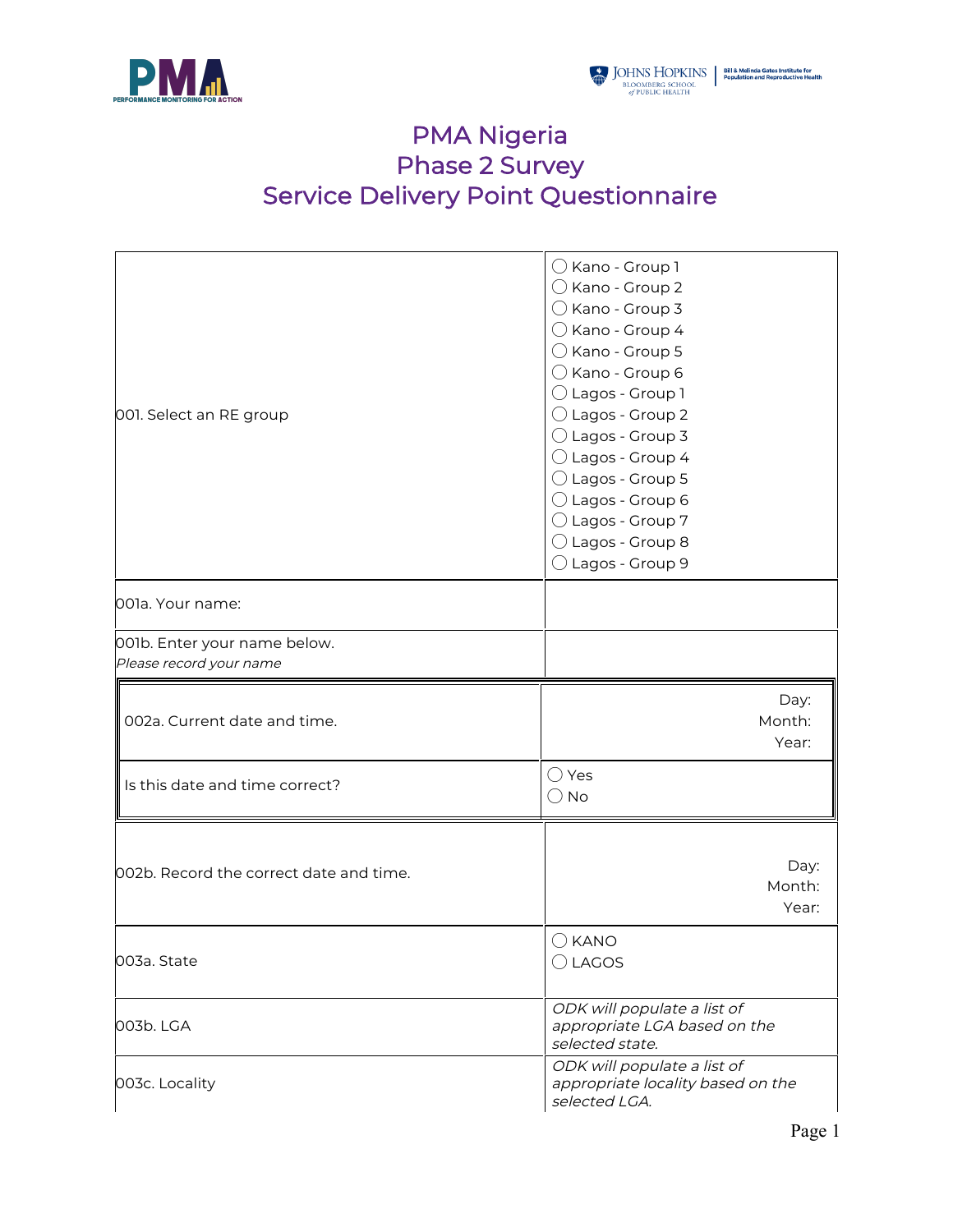



| 004. Enumeration Area                                                                                                                                                                                                                                                                          | ODK will populate a list of<br>appropriate EAs based on the<br>selected locality.                                                                                                                             |
|------------------------------------------------------------------------------------------------------------------------------------------------------------------------------------------------------------------------------------------------------------------------------------------------|---------------------------------------------------------------------------------------------------------------------------------------------------------------------------------------------------------------|
| 005. Are you following up with a facility from the<br>previous phase or did you want to add a new facility?                                                                                                                                                                                    | $\bigcirc$ Follow up facility<br>$\bigcirc$ New facility                                                                                                                                                      |
| 005a. Is this new facility in the same physical location as<br>an old facility from a previous phase?<br>Select YES if this new facility is in the same premises as a<br>facility from the previous phase.<br>Select NO if this is a newly constructed facility that is now<br>serving the EA. | ◯ Yes<br>$\bigcirc$ No                                                                                                                                                                                        |
| 005b. Do you know the name of the old facility that was<br>replaced by this new facility?                                                                                                                                                                                                      | ◯ Yes<br>$\bigcirc$ No                                                                                                                                                                                        |
| 005c. Name of the old facility that was replaced<br>Please select the name of the facility from the previous phase.                                                                                                                                                                            |                                                                                                                                                                                                               |
| 005d. Name of the facility<br>Please select the name of the facility from the previous phase.                                                                                                                                                                                                  |                                                                                                                                                                                                               |
|                                                                                                                                                                                                                                                                                                | Facility summary                                                                                                                                                                                              |
| Facility name: \${facility_name_auto}<br>Level 1: \${level1} Level 2: \${level2} Level 3: \${level3} EA<br>name: \${EA}<br>Type: \${facility_type_lab} Authority:<br>\${managing_authority_lab}                                                                                                |                                                                                                                                                                                                               |
| 005e. Is this the correct facility?                                                                                                                                                                                                                                                            | $\bigcirc$ Yes<br>$\bigcirc$ No                                                                                                                                                                               |
| There is no information for this facility from the previous<br>survey. You will be asked to fill in the name, type and<br>authority next.                                                                                                                                                      |                                                                                                                                                                                                               |
| 005f. The facility name from the previous phase was<br>\${facility_name_auto}. Do you need to update the name<br>for the current phase?                                                                                                                                                        | ( )Yes<br>$\bigcirc$ No                                                                                                                                                                                       |
| 005g. Name of the facility                                                                                                                                                                                                                                                                     |                                                                                                                                                                                                               |
| 005h. The facility type from the previous phase was<br>\${facility_type_lab}. Do you need to update this type for<br>the current phase?                                                                                                                                                        | $\bigcirc$ Yes<br>$\bigcirc$ No                                                                                                                                                                               |
| 006. Type of facility<br>Please select the type of facility.                                                                                                                                                                                                                                   | $\bigcirc$ Hospital<br>$\bigcirc$ Health Centre / Clinic / PHC<br>$\bigcirc$ Maternity Clinic<br>◯ Health Post<br>$\bigcirc$ Family Planning Centre<br>$\bigcirc$ Youth Friendly Centre<br>$\supset$ Pharmacy |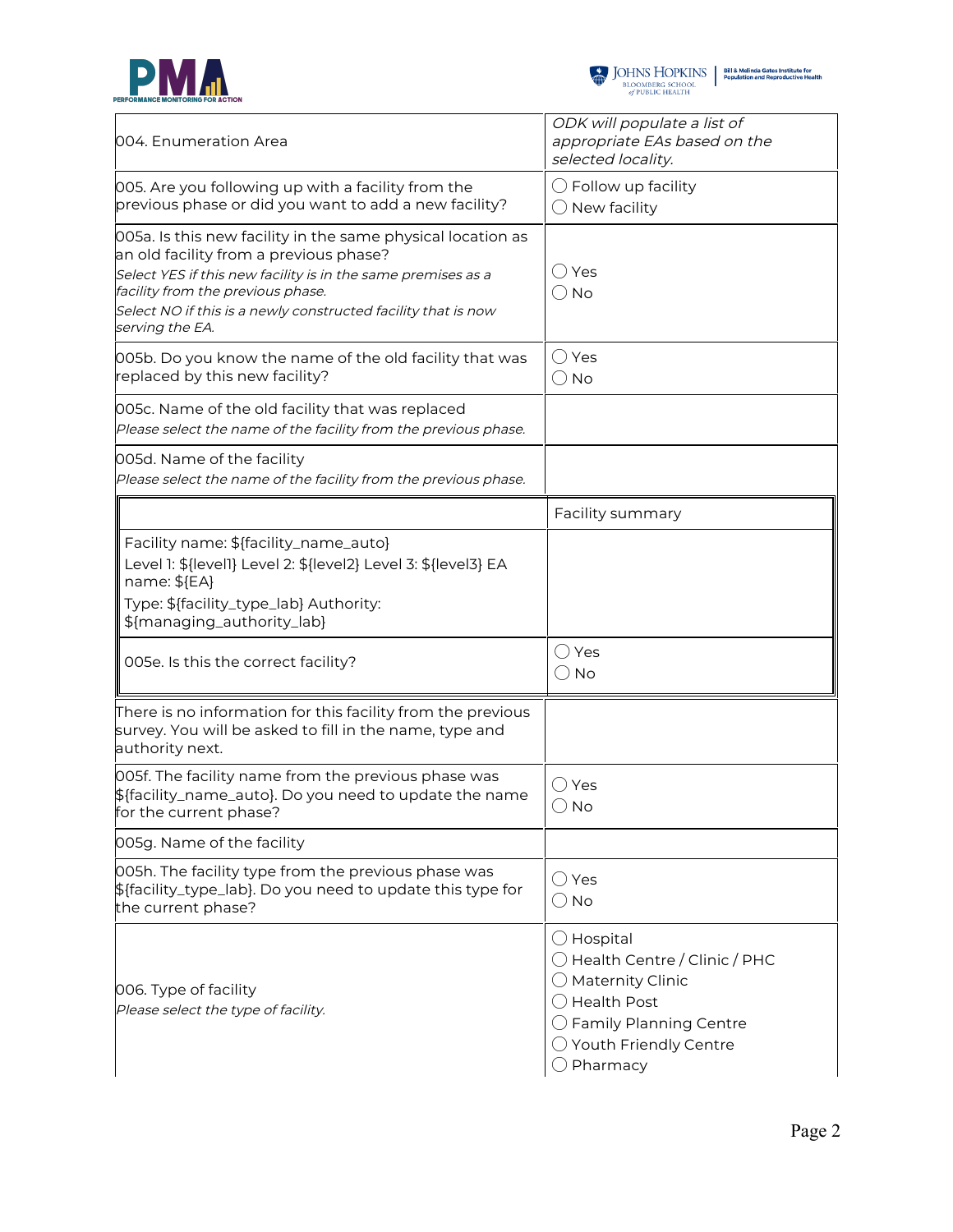



|                                                                                                                                                                                                                                                                                                                                                                                                                                                                                                                                                        | ◯ Chemist / Patent Medical Store<br>$\bigcirc$ Other                                                    |
|--------------------------------------------------------------------------------------------------------------------------------------------------------------------------------------------------------------------------------------------------------------------------------------------------------------------------------------------------------------------------------------------------------------------------------------------------------------------------------------------------------------------------------------------------------|---------------------------------------------------------------------------------------------------------|
| 006b. The managing authority from the previous phase<br>was \${managing_authority_lab}. Do you need to update<br>the managing authority for the current phase?                                                                                                                                                                                                                                                                                                                                                                                         | ◯ Yes<br>() No                                                                                          |
| 006c. Managing authority<br>Please select the managing authority for the facility.                                                                                                                                                                                                                                                                                                                                                                                                                                                                     | () Government<br>$\bigcirc$ NGO<br>$\bigcirc$ Faith-based organization<br>◯ Private<br>$\bigcirc$ Other |
| 006d. Has the facility moved to a new physical location<br>since the last phase?                                                                                                                                                                                                                                                                                                                                                                                                                                                                       | $\bigcirc$ Yes<br>$\bigcirc$ No                                                                         |
| 006e. Does this facility continue to serve the same EA?<br>If NO, do not interview clients at this facility for client exit<br>interviews.                                                                                                                                                                                                                                                                                                                                                                                                             | ○ Yes<br>$\bigcirc$ No                                                                                  |
| 007. Facility number<br>Please record the number of the facility from the listing form.                                                                                                                                                                                                                                                                                                                                                                                                                                                                |                                                                                                         |
| 008. Is a competent respondent present and available to<br>be interviewed today?                                                                                                                                                                                                                                                                                                                                                                                                                                                                       | ○ Yes<br>$\bigcirc$ No                                                                                  |
| <b>INFORMED CONSENT</b><br>Find the competent respondent responsible for patient<br>services (main administrator and family planning in-charge)<br>who is present at the facility. Adminster the consent<br>procedures.                                                                                                                                                                                                                                                                                                                                |                                                                                                         |
| _ and I<br>Hello. My name is _<br>am working for the Center for Research, Evaluation<br>Resources, and Development. We are conducting a local<br>survey about various health issues. Your facility has been<br>selected to participate. We would very much appreciate<br>your participation in this survey. This information will<br>help us inform the government to better plan health<br>services. Whatever information you provide will be kept<br>strictly confidential and will not be shown to anyone<br>other than members of our survey team. |                                                                                                         |
| Participation in this survey is voluntary, and if we should<br>come to any question you don't want to answer, just let<br>me know and I will go on to the next question; or you<br>can stop the interview at any time. However, we hope<br>that you will participate in this survey since your views<br>are important.                                                                                                                                                                                                                                 |                                                                                                         |
| I am going to ask you questions about family planning<br>and other services that are being provided in this facility.<br>We would be glad to be directed to any other facility<br>staff to answer any questions that you may fill that<br>he/she has more information.                                                                                                                                                                                                                                                                                 |                                                                                                         |
| If you have any questions about the study and your right<br>as a research participant, you may ask me now or you<br>may also contact Dr. Musa Sani Zakirai at Center for                                                                                                                                                                                                                                                                                                                                                                               |                                                                                                         |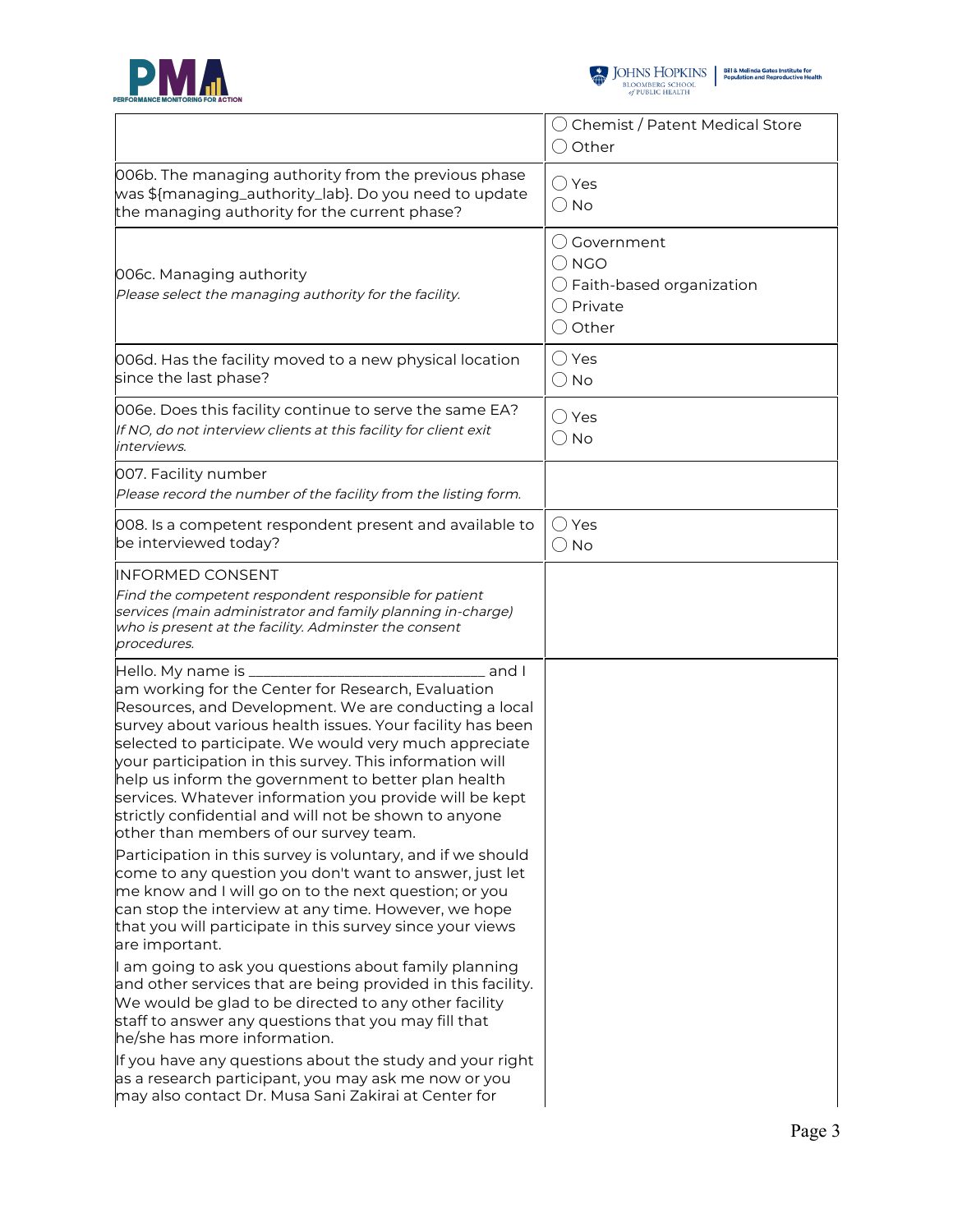



| Research, Evaluation Resources and Development in Ile-<br>ife, Nigeria at +2348094749830.                                                                                                                                                                                                                                                                                                                                                                                                                                                                                                                                                                                                                                                                                                                                                                                                                                                                                                                                                                                                                                                                                   |  |
|-----------------------------------------------------------------------------------------------------------------------------------------------------------------------------------------------------------------------------------------------------------------------------------------------------------------------------------------------------------------------------------------------------------------------------------------------------------------------------------------------------------------------------------------------------------------------------------------------------------------------------------------------------------------------------------------------------------------------------------------------------------------------------------------------------------------------------------------------------------------------------------------------------------------------------------------------------------------------------------------------------------------------------------------------------------------------------------------------------------------------------------------------------------------------------|--|
| At this time, do you want to ask me anything about the<br>survey?                                                                                                                                                                                                                                                                                                                                                                                                                                                                                                                                                                                                                                                                                                                                                                                                                                                                                                                                                                                                                                                                                                           |  |
| Hello, my name is _____. I am one of the interviewers for<br>the PMA/Lagos survey that is supported by the Centre<br>for Research Evaluation Resources and Development.<br>The survey will collect information from selected health<br>facilities. Your facility is one of those selected to<br>participate in the survey.                                                                                                                                                                                                                                                                                                                                                                                                                                                                                                                                                                                                                                                                                                                                                                                                                                                  |  |
| As part of the survey, I would like to ask you some<br>questions about your health facility. There is little or no<br>risk to either you or your facility for participating in this<br>survey. Some of the questions in the survey ask about<br>services your facility offers. There are no consequences<br>for not participating. There are no direct benefits to you<br>for participating in this survey. You will not be paid for<br>being in this survey and you are free to stop the<br>interview at anytime.                                                                                                                                                                                                                                                                                                                                                                                                                                                                                                                                                                                                                                                          |  |
| I want to assure you that all of your answers will be kept<br>strictly confidential. I will not keep a record of your name<br>or address. You have the right to stop the interview at<br>any time, or to skip any questions that you don't want to<br>answer. There are no 'Right' or 'Wrong' answers.                                                                                                                                                                                                                                                                                                                                                                                                                                                                                                                                                                                                                                                                                                                                                                                                                                                                      |  |
| Your participation is completely voluntary but your<br>experiences could be very helpful to others.                                                                                                                                                                                                                                                                                                                                                                                                                                                                                                                                                                                                                                                                                                                                                                                                                                                                                                                                                                                                                                                                         |  |
| Would it be alright for me to ask you some questions?<br>The questions should take only about 45 minutes to<br>complete.                                                                                                                                                                                                                                                                                                                                                                                                                                                                                                                                                                                                                                                                                                                                                                                                                                                                                                                                                                                                                                                    |  |
| There are a few things you should know about this<br>survey: 1. You get to decide if you want to be in the<br>survey and whatever you decide is OK. 2. It is also OK to<br>say 'Yes' and change your mind later. You can stop being<br>in the survey at any time. If you want to stop, please tell<br>me and I will not be upset. 3. You can say 'Yes' to the<br>study and as I ask you questions, you can say 'No' to any<br>question that you do not want to answer. 4. Your<br>answers will be kept strictly confidential. That means<br>that your answers will just be between you and me and<br>will never be connected to your name or any other<br>personal information. 5. Sometimes you might not know<br>the answer to a question or might not want to answer a<br>question. I would rather you say you don't know or that<br>you don't want to answer a question than tell me a story<br>that isn't true. You can also direct me to someone else in<br>the facility that may know the answer. 6. We will<br>document your address so we can visit your facility at<br>least one time a year for the 4 year duration of this study.<br>Do you have any questions? |  |
| For any further concerns about your rights in this survey<br>or the procedures you may contact Dr. Funmilola<br>OlaOlorun at 08131733297 who is prepared to address                                                                                                                                                                                                                                                                                                                                                                                                                                                                                                                                                                                                                                                                                                                                                                                                                                                                                                                                                                                                         |  |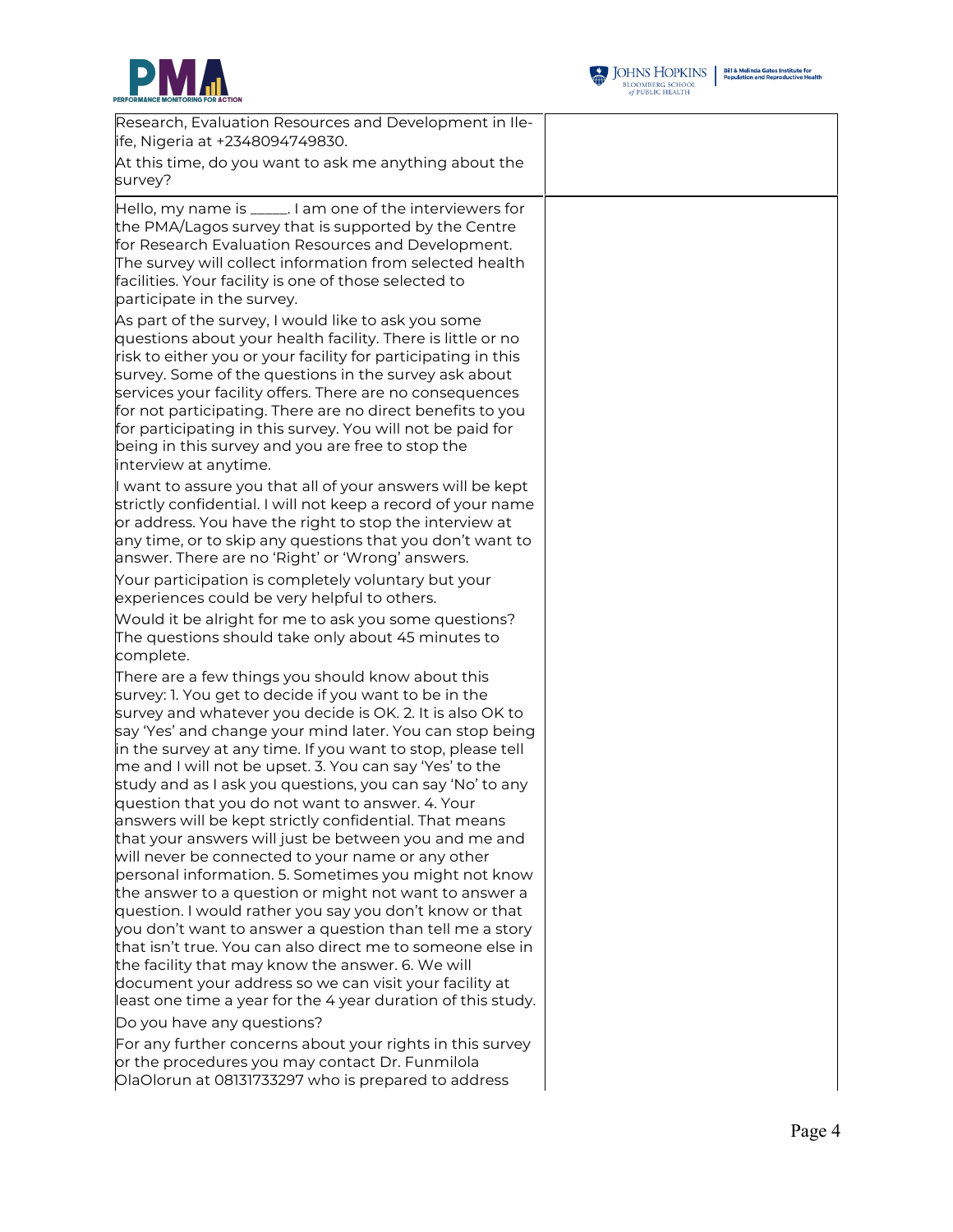

| your concerns. Please feel free to write down this<br>information for future reference.                                                                                                                                                                                                                                                                                                                                                                                                                                                              |                                                                                   |
|------------------------------------------------------------------------------------------------------------------------------------------------------------------------------------------------------------------------------------------------------------------------------------------------------------------------------------------------------------------------------------------------------------------------------------------------------------------------------------------------------------------------------------------------------|-----------------------------------------------------------------------------------|
| 010a. May I begin the interview now?                                                                                                                                                                                                                                                                                                                                                                                                                                                                                                                 | ○ Yes<br>∪ No                                                                     |
| 010b. Respondent's signature<br>Please ask the respondent to sign or check the box in<br>agreement of their participation.                                                                                                                                                                                                                                                                                                                                                                                                                           |                                                                                   |
| Checkbox                                                                                                                                                                                                                                                                                                                                                                                                                                                                                                                                             | O                                                                                 |
| WARNING: The respondent has not signed or checked<br>the box, despite agreeing to be interviewed in the<br>previous question. To conduct the survey, the<br>respondent must sign or touch the checkbox.<br>You may go back to obtain a signature or check the box or you<br>should go back to the previous question to indicate the<br>respondent does not want to be interviewed.                                                                                                                                                                   |                                                                                   |
| 010. Interviewer's name: \${your_name}<br>Mark your name as a witness to the consent process.                                                                                                                                                                                                                                                                                                                                                                                                                                                        | ◯                                                                                 |
| 010. Interviewer's name<br>Please record your name as a witness to the consent<br>process. You previously entered "\${name_typed}."                                                                                                                                                                                                                                                                                                                                                                                                                  |                                                                                   |
| 011. What is your position in this facility?<br>Select the highest managerial qualification of the respondent.                                                                                                                                                                                                                                                                                                                                                                                                                                       | () Owner<br>$\bigcirc$ In-charge / manager<br>( ) Staff<br>$\bigcirc$ No response |
| Section 1 – Information About Services<br>Now I would like to ask about the services provided at this facility.                                                                                                                                                                                                                                                                                                                                                                                                                                      |                                                                                   |
| 101. Now I have some questions about staffing for this<br>facility. For the following questions, please tell me how<br>many staff with this qualification are currently assigned to<br>this facility and provide family planning services.<br>Finally, tell me the total number present at any time<br>today. We want to know the highest technical<br>qualification that any staff may hold regardless of the<br>person's actual assignment or specialist studies.<br>Enter -88 for do not know and -99 for no response. 0 is a possible<br>answer. |                                                                                   |
|                                                                                                                                                                                                                                                                                                                                                                                                                                                                                                                                                      | 101. Enter -88 for do not know,-99<br>for no response. 0 is a possible<br>answer. |
| 101. Total number FP: doctors                                                                                                                                                                                                                                                                                                                                                                                                                                                                                                                        |                                                                                   |
| 101b. Present today FP: doctors                                                                                                                                                                                                                                                                                                                                                                                                                                                                                                                      |                                                                                   |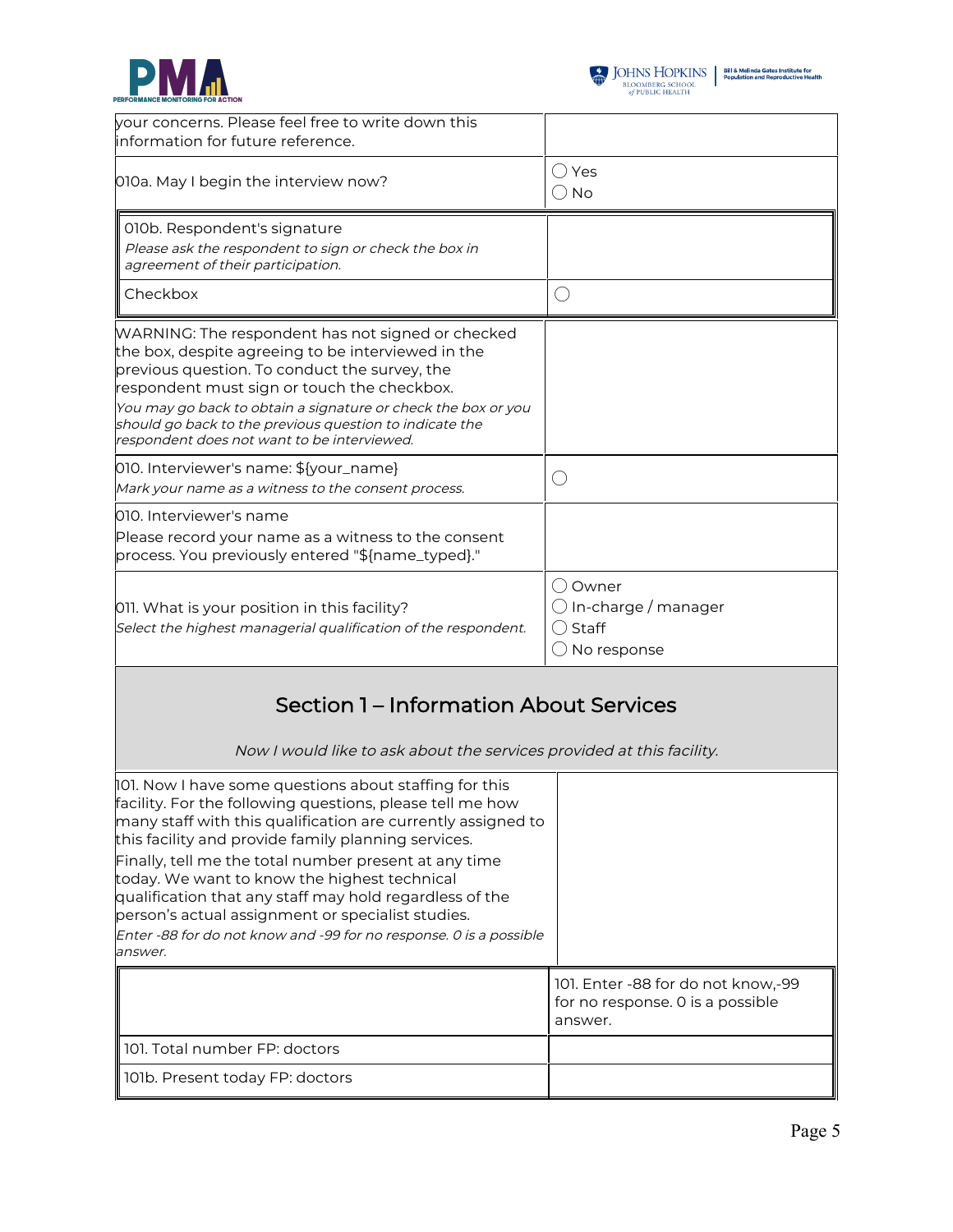

 $\mathbf{r}$ 

÷

|                                                            | 101. Enter -88 for do not know,-99<br>for no response. 0 is a possible<br>answer.  |
|------------------------------------------------------------|------------------------------------------------------------------------------------|
| 101. Total number FP: nurses / midwives / CHOs             |                                                                                    |
| 101b. Present today FP: nurses / midwives / CHOs           |                                                                                    |
|                                                            | 101. Enter -88 for do not know,-99<br>for no response. 0 is a possible<br>answer.  |
| 101. Total number FP: SCHEWs                               |                                                                                    |
| 101b. Present today FP: SCHEWs                             |                                                                                    |
|                                                            | 101. Enter -88 for do not know,-99<br>for no response. 0 is a possible<br>answer.  |
| 101. Total number FP: JCHEWs                               |                                                                                    |
| 101b. Present today FP: JCHEWs                             |                                                                                    |
|                                                            | 101. Enter -88 for do not know,-99<br>for no response. 0 is a possible<br>answer.  |
| 101. Total number FP: Nurse Aides / Clinical Assistants    |                                                                                    |
| 101b. Present today FP: Nurse Aides / Clinical Assistants  |                                                                                    |
|                                                            | 101. Enter -88 for do not know, -99<br>for no response. 0 is a possible<br>answer. |
| 101. Total number FP: pharmacists                          |                                                                                    |
| 101b. Present today FP: pharmacists                        |                                                                                    |
|                                                            | 101. Enter -88 for do not know,-99<br>for no response. 0 is a possible<br>answer.  |
| 101. Total number FP: Pharmacy/Laboratory Technicians      |                                                                                    |
| 101b. Present today FP: Pharmacy/Laboratory<br>Technicians |                                                                                    |
|                                                            | 101. Enter -88 for do not know,-99<br>for no response. 0 is a possible<br>answer.  |
| 101. Total number FP: other medical staff                  |                                                                                    |
| 101b. Present today FP: other medical staff                |                                                                                    |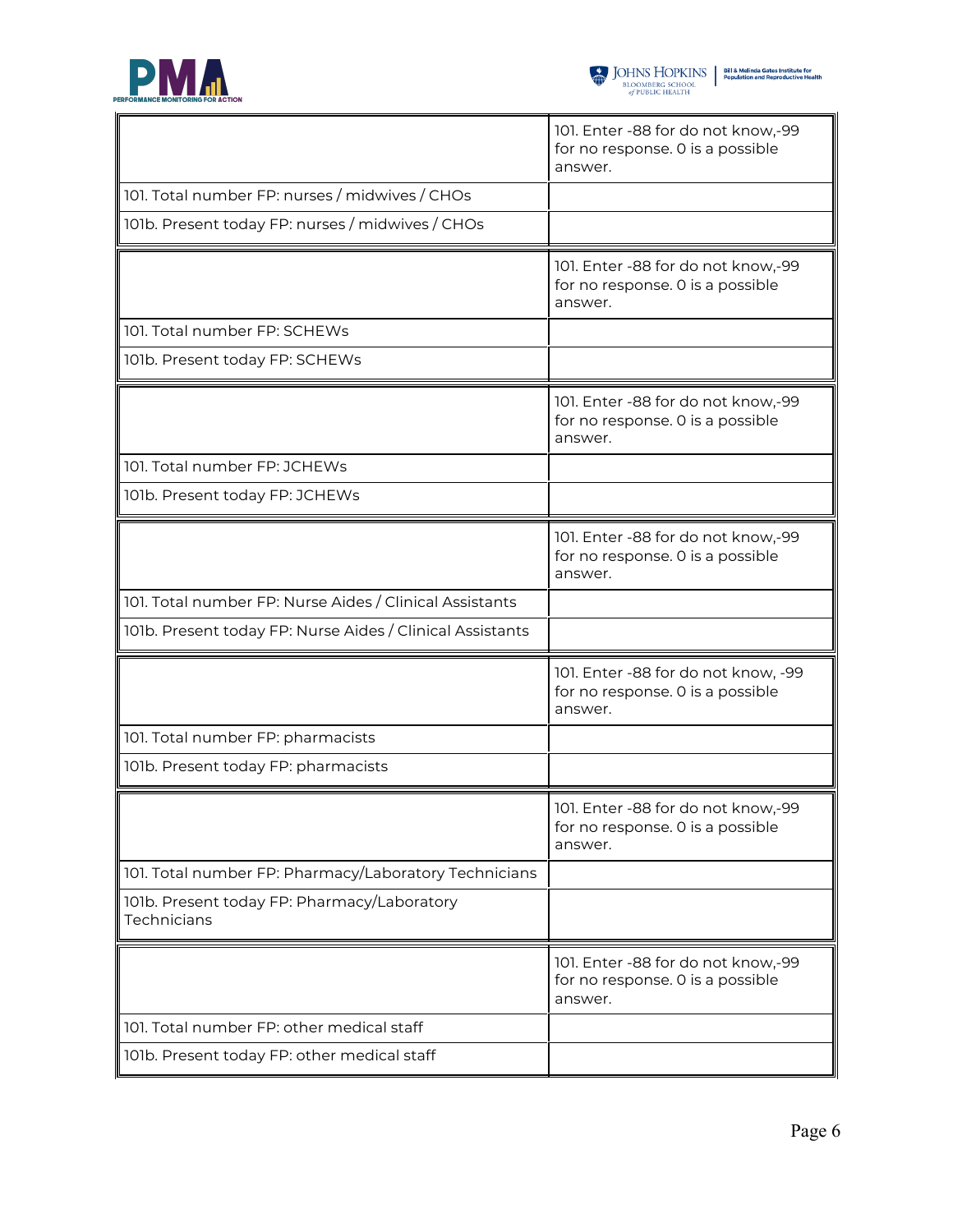



| 102. Does this facility have electricity at this time?<br>Select for running electricity only.                                                                                                                                   | $\bigcirc$ Yes<br>() No<br>$\bigcirc$ No response                                                                                                                                                                       |  |
|----------------------------------------------------------------------------------------------------------------------------------------------------------------------------------------------------------------------------------|-------------------------------------------------------------------------------------------------------------------------------------------------------------------------------------------------------------------------|--|
| 103. At any point today, has the electricity been out for<br>two or more hours?                                                                                                                                                  | $\bigcirc$ Yes<br>$\bigcirc$ No<br>$\bigcirc$ Do not know<br>$\bigcirc$ No response                                                                                                                                     |  |
| 104. Does this facility have running water at this time?<br>Select for running water only.                                                                                                                                       | $\bigcirc$ Yes<br>$\bigcirc$ No<br>$\bigcirc$ No response                                                                                                                                                               |  |
| 105. At any point today, has running water been<br>unavailable for two or more hours?                                                                                                                                            | $\bigcirc$ Yes<br>() No<br>() Do not know<br>$\bigcirc$ No response                                                                                                                                                     |  |
| 106. How many handwashing facilities are available on<br>site for staff to use?<br>Enter -88 for do not know, -99 for no response.                                                                                               |                                                                                                                                                                                                                         |  |
| 107. May I see a nearby handwashing facility that is used<br>by staff?<br>Handwashing facility must be accessible to most health<br>workers in the facility.<br>At the handwashing facility, OBSERVE:<br>(select all that apply) | $\Box$ Soap is present<br>$\Box$ Stored water is present<br>$\Box$ Running water is present<br>$\Box$ Handwashing area is near a<br>sanitation facility<br>$\Box$ None of the above<br>$\Box$ Did not see the facility. |  |
| Section 2 – Family Planning Services<br>Now I would like to ask about family planning services provided at this facility. If there is                                                                                            |                                                                                                                                                                                                                         |  |

Now I would like to ask about family planning services provided at this facility. If there is another provider who would be better able to answer my questions on family planning services in this facility, I would appreciate if you could refer me to the appropriate person.

| 201. Do you usually offer family planning services /<br>products?                                                                                                                                                        | Yes<br><b>No</b><br>No response |
|--------------------------------------------------------------------------------------------------------------------------------------------------------------------------------------------------------------------------|---------------------------------|
| 202. How many days in a week are family planning<br>services / products offered / sold here?<br>Enter a number between 0 and 7. Enter 0 for less than 1 day per<br>week. Enter -88 for do not know, -99 for no response. |                                 |
| 203. Does this facility provide family planning<br>supervision, support, or supplies to community health<br>volunteers?                                                                                                  | Yes<br><b>No</b><br>No response |
| 204. How many community health volunteers are<br>supported by this facility to provide family planning<br>services?                                                                                                      |                                 |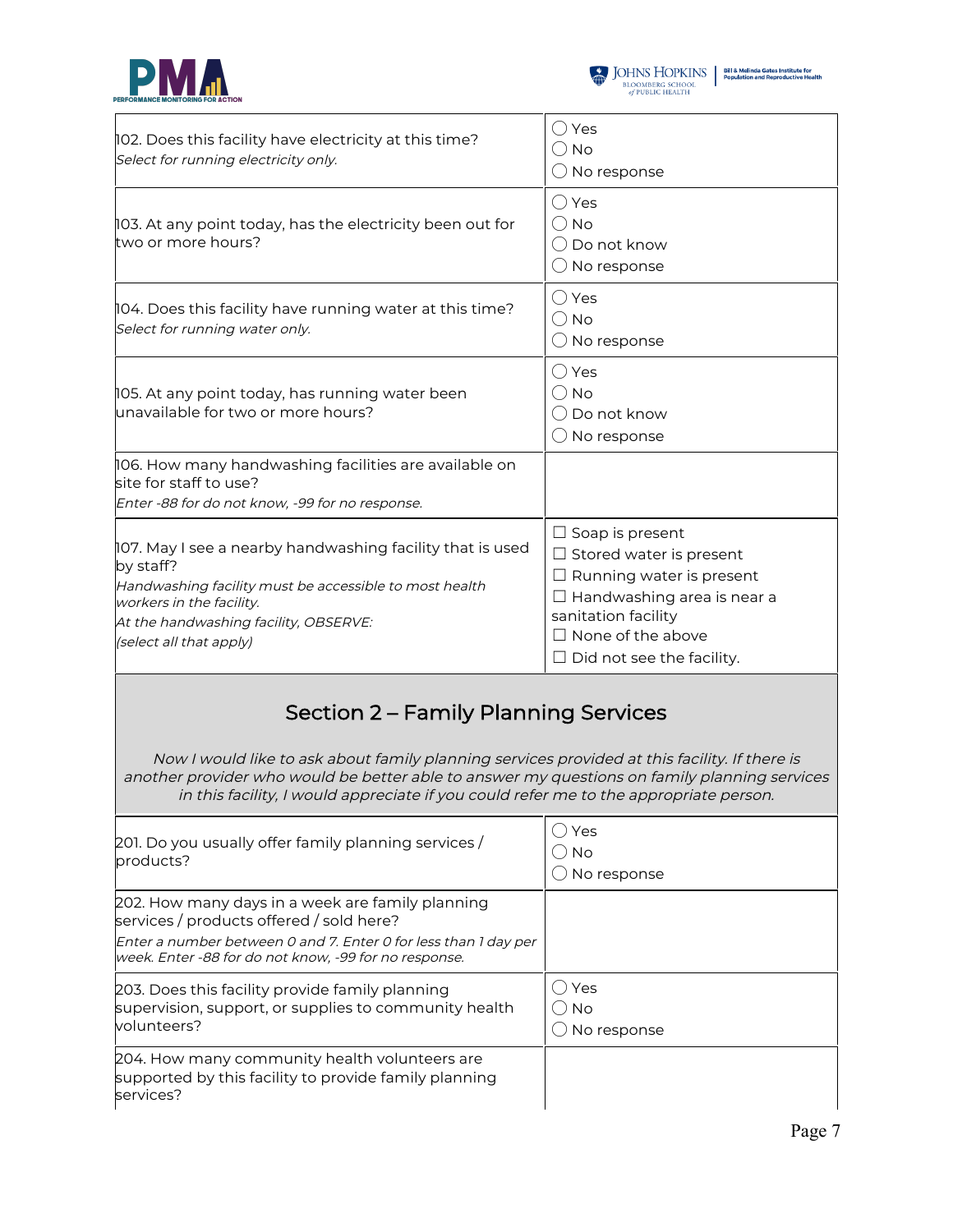



| Record only who receive supervision, support, or supplies for<br>family planning.                                                                                                                                                            |                                                                                                                                                                                                                                                                                                                                                                                        |           |
|----------------------------------------------------------------------------------------------------------------------------------------------------------------------------------------------------------------------------------------------|----------------------------------------------------------------------------------------------------------------------------------------------------------------------------------------------------------------------------------------------------------------------------------------------------------------------------------------------------------------------------------------|-----------|
| If were recorded as employees in 101, please do not include                                                                                                                                                                                  |                                                                                                                                                                                                                                                                                                                                                                                        |           |
| them here as well.                                                                                                                                                                                                                           |                                                                                                                                                                                                                                                                                                                                                                                        |           |
| Enter -88 for do not know, -99 for no response.                                                                                                                                                                                              |                                                                                                                                                                                                                                                                                                                                                                                        |           |
| 205. Do the community health volunteers provide any of<br>the following contraceptives:                                                                                                                                                      | $\Box$ Condoms<br>$\square$ Pills<br>$\Box$ Injectables<br>$\Box$ None of the above<br>$\Box$ No response                                                                                                                                                                                                                                                                              |           |
| 206. How many times in the last 12 months has a mobile<br>outreach team visited your facility to deliver<br>supplementary/additional family planning services?<br>Enter -88 for do not know, -99 for no response. 0 is a possible<br>answer. |                                                                                                                                                                                                                                                                                                                                                                                        |           |
| 207. Which of the following family planning services do<br>you offer to unmarried adolescents age 10-19?<br>Read all options and select all that apply.                                                                                      | $\Box$ Counsel for contraceptive<br>methods<br>$\Box$ Provide contraceptive methods<br>$\Box$ Prescribe / refer for contraceptive<br>methods<br>$\Box$ None of the above<br>$\Box$ No response                                                                                                                                                                                         |           |
| Section 3: Provision of Family Planning Methods                                                                                                                                                                                              |                                                                                                                                                                                                                                                                                                                                                                                        |           |
| 401. Which of the following methods are provided to<br>clients at this facility?<br>Read all options out loud.                                                                                                                               | $\Box$ Female sterilization<br>$\Box$ Male sterilization<br>$\Box$ Implant<br>$\Box$ IUD<br>□ Injectables - Depo Provera<br>□ Injectables - Sayana Press<br>$\Box$ Pill<br>Emergency contraception<br>$\Box$ Male condom<br>$\square$ Female condom<br>$\Box$ Diaphragm<br>$\Box$ Foam / jelly<br>$\Box$ Standard days / cycle beads<br>$\Box$ None of the above<br>$\Box$ No response |           |
| 402. Are clients charged for obtaining any of the<br>following methods at this facility?<br>Read all options out loud.                                                                                                                       |                                                                                                                                                                                                                                                                                                                                                                                        |           |
|                                                                                                                                                                                                                                              | Yes                                                                                                                                                                                                                                                                                                                                                                                    | <b>No</b> |
| Female sterilization                                                                                                                                                                                                                         | O                                                                                                                                                                                                                                                                                                                                                                                      | ( )       |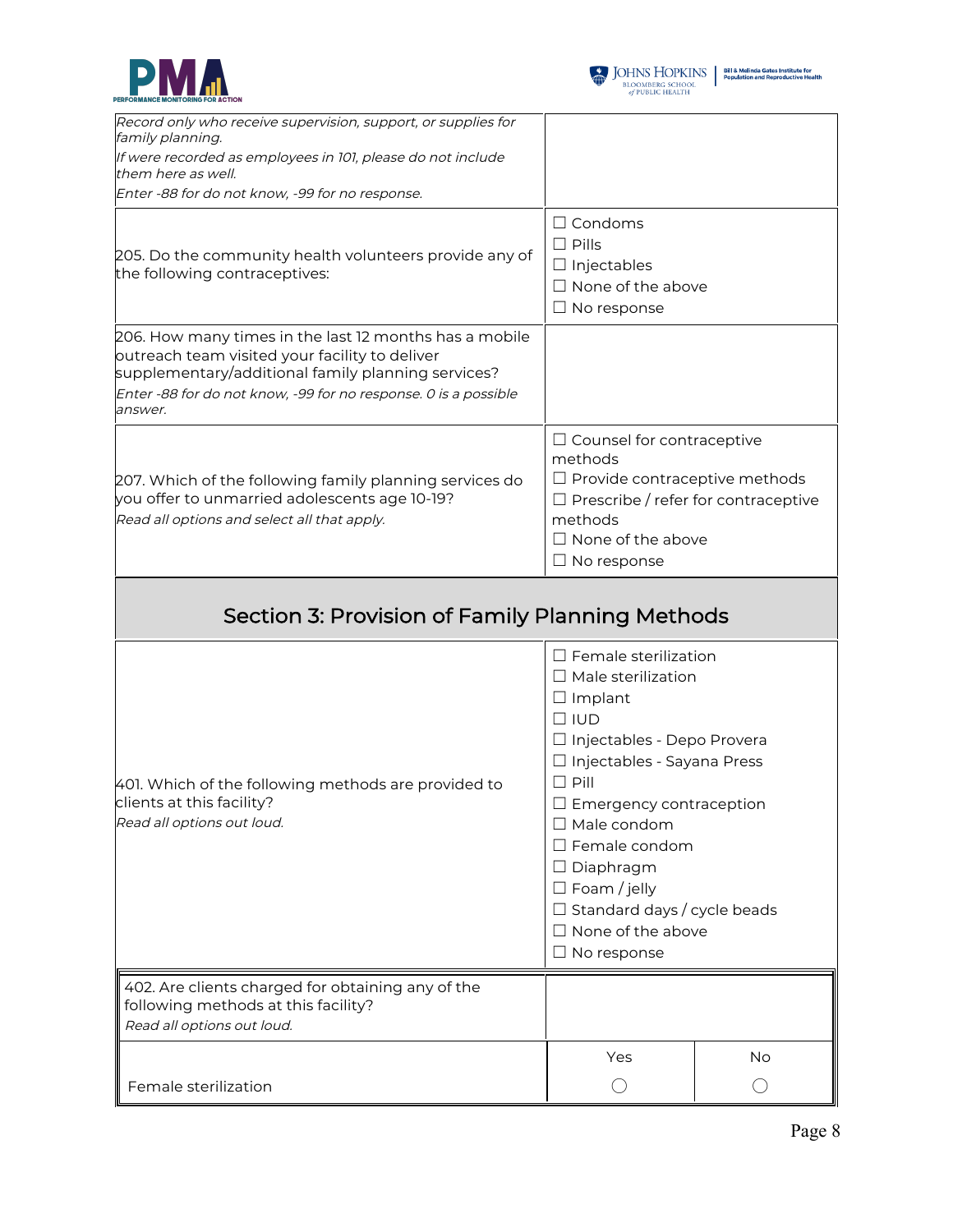



| Male sterilization                                                                                                                                           |                                    |  |
|--------------------------------------------------------------------------------------------------------------------------------------------------------------|------------------------------------|--|
| Implant                                                                                                                                                      |                                    |  |
| <b>IUD</b>                                                                                                                                                   |                                    |  |
| Injectables - Depo Provera                                                                                                                                   |                                    |  |
| Injectables - Sayana Press                                                                                                                                   |                                    |  |
| Pill                                                                                                                                                         |                                    |  |
| Emergency contraception                                                                                                                                      |                                    |  |
| Male condom                                                                                                                                                  |                                    |  |
| Female condom                                                                                                                                                |                                    |  |
| Diaphragm                                                                                                                                                    |                                    |  |
| Foam / jelly                                                                                                                                                 |                                    |  |
| Standard days / cycle beads                                                                                                                                  |                                    |  |
| Did the respondent answer the questions or give no<br>response?                                                                                              | Respondent answered<br>No response |  |
|                                                                                                                                                              |                                    |  |
| 403. How much do you charge for one unit of each<br>method that you provide?<br>Enter all prices in Naira<br>Enter -88 for do not know, -99 for no response. |                                    |  |
| Female sterilization (full cost of procedure)                                                                                                                |                                    |  |
| Male sterilization (full cost of procedure)                                                                                                                  |                                    |  |
| Implants (full cost of the implant and insertion)                                                                                                            |                                    |  |
| IUD (full cost of the IUD and insertion)                                                                                                                     |                                    |  |
| One shot of 3-month injectable (Depo Provera)                                                                                                                |                                    |  |
| One shot of 3-month injectable (Sayana Press)                                                                                                                |                                    |  |
| One month supply of pills                                                                                                                                    |                                    |  |
| A single dose of emergency contraception                                                                                                                     |                                    |  |
| One male condom                                                                                                                                              |                                    |  |
| One female condom                                                                                                                                            |                                    |  |
| A diaphragm                                                                                                                                                  |                                    |  |
| Foam / jelly                                                                                                                                                 |                                    |  |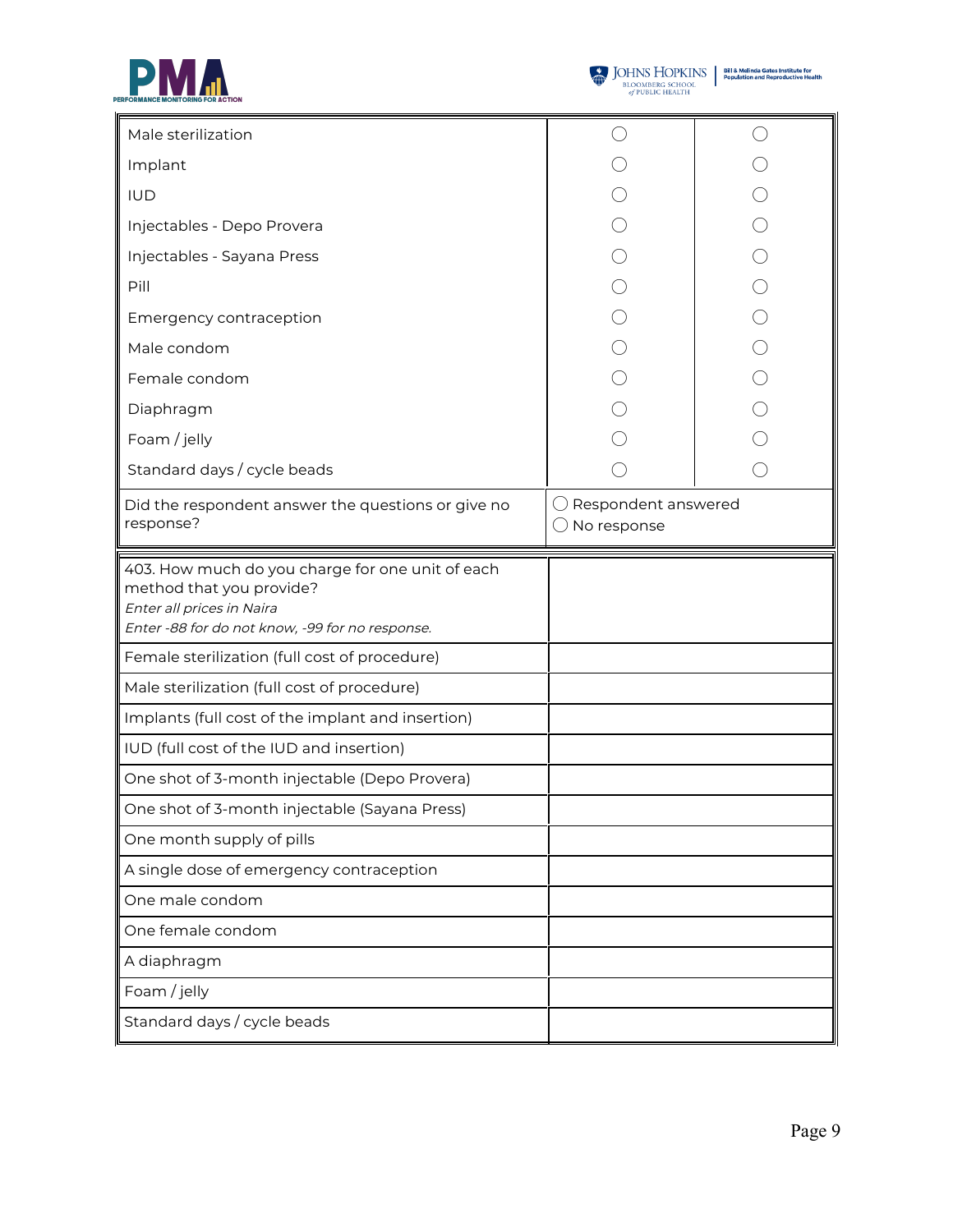



| 404. Do family planning clients need to pay any fees in<br>order to be seen by a provider in this facility even if they<br>do not obtain a method of contraception?<br>These may be consultation or registration fees charged<br>to everyone who is seen in this facility or may be specific<br>to family planning clients. | $\bigcirc$ Yes<br>$\bigcirc$ No<br>$\bigcirc$ No response                                                                                                                                                                                                             |
|-----------------------------------------------------------------------------------------------------------------------------------------------------------------------------------------------------------------------------------------------------------------------------------------------------------------------------|-----------------------------------------------------------------------------------------------------------------------------------------------------------------------------------------------------------------------------------------------------------------------|
| 405. On days when you offer family planning services,                                                                                                                                                                                                                                                                       | $\bigcirc$ Yes                                                                                                                                                                                                                                                        |
| does this facility have trained personnel able to insert                                                                                                                                                                                                                                                                    | $\bigcirc$ No                                                                                                                                                                                                                                                         |
| implants?                                                                                                                                                                                                                                                                                                                   | $\bigcirc$ No response                                                                                                                                                                                                                                                |
| 406. On days when you offer family planning services,                                                                                                                                                                                                                                                                       | $\bigcirc$ Yes                                                                                                                                                                                                                                                        |
| does this facility have trained personnel able to remove                                                                                                                                                                                                                                                                    | $\bigcirc$ No                                                                                                                                                                                                                                                         |
| implants?                                                                                                                                                                                                                                                                                                                   | $\bigcirc$ No response                                                                                                                                                                                                                                                |
| 407. On days when you offer family planning services,                                                                                                                                                                                                                                                                       | $\bigcirc$ Yes                                                                                                                                                                                                                                                        |
| does this facility have trained personnel able to insert                                                                                                                                                                                                                                                                    | $\bigcirc$ No                                                                                                                                                                                                                                                         |
| IUDs?                                                                                                                                                                                                                                                                                                                       | $\bigcirc$ No response                                                                                                                                                                                                                                                |
| 408. On days when you offer family planning services,                                                                                                                                                                                                                                                                       | $\bigcirc$ Yes                                                                                                                                                                                                                                                        |
| does this facility have trained personnel able to remove                                                                                                                                                                                                                                                                    | $\bigcirc$ No                                                                                                                                                                                                                                                         |
| IUDs?                                                                                                                                                                                                                                                                                                                       | $\bigcirc$ No response                                                                                                                                                                                                                                                |
| 409. Does this facility have the following supplies<br>needed to insert and/or remove implants:<br>Read out all supplies and select all that apply. Supplies do not<br>need to be observed, but must be available on the day of the<br>interview.                                                                           | $\Box$ Clean Gloves<br>$\Box$ Antiseptic<br>□ Sterile Gauze Pad or Cotton Wool<br>$\Box$ Local Anesthetic<br>$\Box$ Sealed Implant Pack<br>$\Box$ Surgical Blade<br>$\Box$ Mosquito forceps (straight or<br>curved)<br>$\Box$ None of the above<br>$\Box$ No response |
| 410. If a woman came in today needing an implant                                                                                                                                                                                                                                                                            | $\bigcirc$ Yes                                                                                                                                                                                                                                                        |
| inserted, could that service be provided to her today                                                                                                                                                                                                                                                                       | <b>No</b>                                                                                                                                                                                                                                                             |
| onsite?                                                                                                                                                                                                                                                                                                                     | No response                                                                                                                                                                                                                                                           |
| 411. If a woman came today needing her implant                                                                                                                                                                                                                                                                              | $\bigcirc$ Yes                                                                                                                                                                                                                                                        |
| removed, could that service be provided to her today                                                                                                                                                                                                                                                                        | $\bigcirc$ No                                                                                                                                                                                                                                                         |
| onsite?                                                                                                                                                                                                                                                                                                                     | $\bigcirc$ No response                                                                                                                                                                                                                                                |
| 412. If a woman comes to your facility today needing her                                                                                                                                                                                                                                                                    | $\bigcirc$ Yes                                                                                                                                                                                                                                                        |
| implant removed, but it is deeply placed, could that                                                                                                                                                                                                                                                                        | $\bigcirc$ No                                                                                                                                                                                                                                                         |
| service be provided to her today onsite?                                                                                                                                                                                                                                                                                    | $\bigcirc$ No response                                                                                                                                                                                                                                                |
| 413. Would someone at this facility know where to send<br>her to have the implant removed?                                                                                                                                                                                                                                  | $\bigcirc$ Yes<br>$\bigcirc$ No<br>$\bigcirc$ No response                                                                                                                                                                                                             |
| 414. Does this facility have the following supplies needed<br>to insert and/or remove IUDs:                                                                                                                                                                                                                                 | $\square$ Exam gloves<br>$\Box$ Antiseptic (povidone iodine)<br>$\square$ Drapes                                                                                                                                                                                      |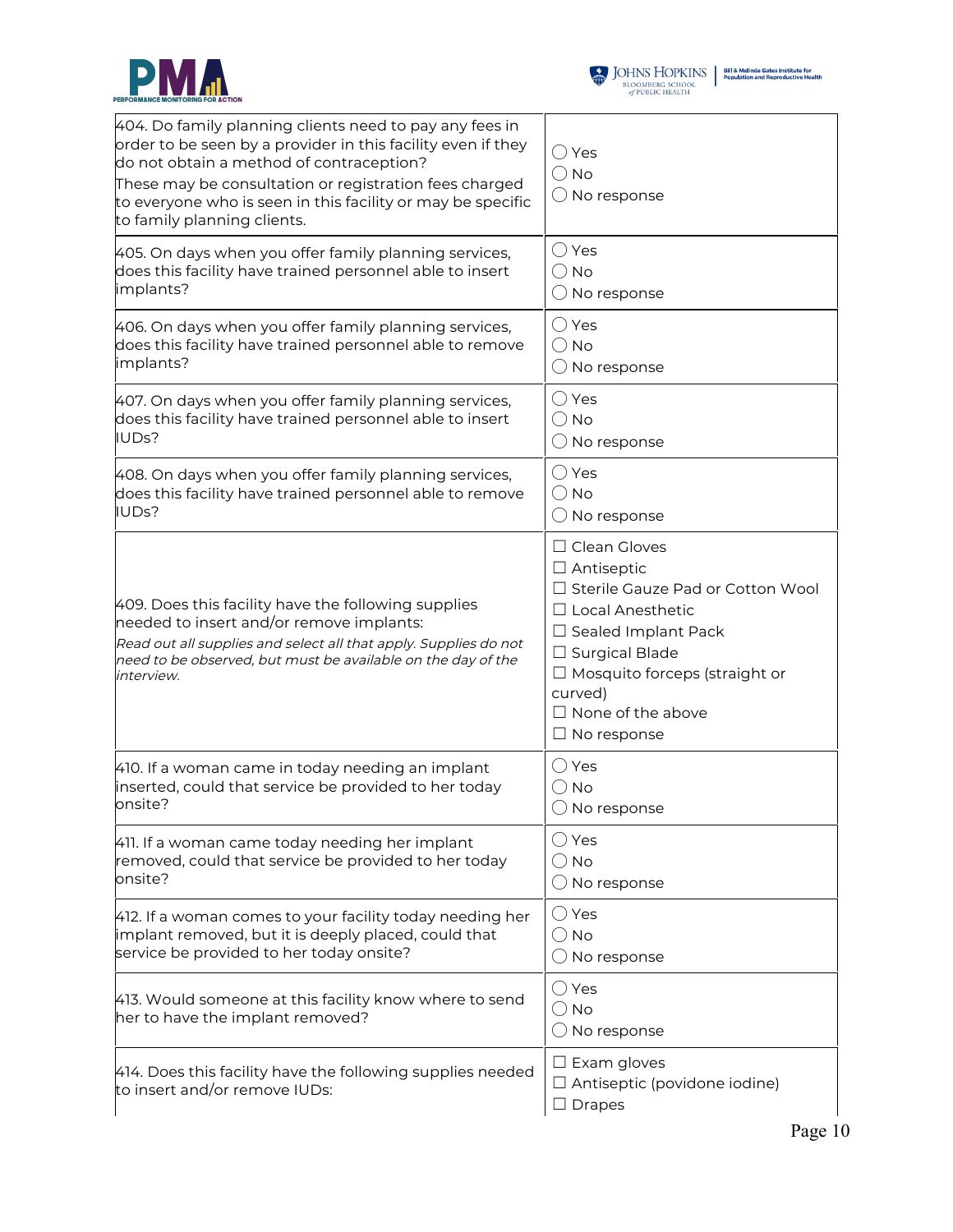



| Read out all supplies and select all that apply. Supplies do not<br>need to be observed, but must be available on the day of the<br>interview.                                                                                                                                                                                                                            | $\Box$ Scissors<br>$\Box$ Sponge-holding forceps<br>$\Box$ Speculums (large and medium)<br>$\square$ Tenaculum<br>□ Uterine Sound<br>$\Box$ None of the above<br>$\Box$ No response                                                                                                                                                                                                                                                                                                                                                                                                                                                                                                                                                                                     |
|---------------------------------------------------------------------------------------------------------------------------------------------------------------------------------------------------------------------------------------------------------------------------------------------------------------------------------------------------------------------------|-------------------------------------------------------------------------------------------------------------------------------------------------------------------------------------------------------------------------------------------------------------------------------------------------------------------------------------------------------------------------------------------------------------------------------------------------------------------------------------------------------------------------------------------------------------------------------------------------------------------------------------------------------------------------------------------------------------------------------------------------------------------------|
| IN_1. Does this facility offer self-injection training for<br>DMPA-SC (Sayana Press)?                                                                                                                                                                                                                                                                                     | () Yes<br>$\bigcirc$ No<br>$\bigcirc$ No response                                                                                                                                                                                                                                                                                                                                                                                                                                                                                                                                                                                                                                                                                                                       |
| IN_2. Which of the following does the self-injection<br>training include?<br>Select all that apply                                                                                                                                                                                                                                                                        | $\Box$ Where the client should store the<br>injection material until she uses it<br>$\Box$ An instruction sheet for the client<br>to take home to remind her of steps<br>for self-injection<br>$\Box$ A reinjection calendar (e.g.,<br>information on when and how to<br>remember her next injection date)<br>for the client to take home<br>$\Box$ Counseling on follow-up options<br>$\Box$ What the client should do with the<br>syringe after the injection<br>$\Box$ The ways that partners could<br>potentially interfere with self-<br>injection<br>$\Box$ Instruction for the client not to<br>share her self-injection supplies<br>$\Box$ What the client should do if<br>problems occur with self-injection<br>$\Box$ None of the above<br>$\Box$ No response |
| IN_3. Have any women been trained at this facility to<br>inject themselves in the last 4 weeks?                                                                                                                                                                                                                                                                           | $\bigcirc$ Yes<br>$\bigcirc$ No<br>$\bigcirc$ No response                                                                                                                                                                                                                                                                                                                                                                                                                                                                                                                                                                                                                                                                                                               |
| IN_4. In the last 4 weeks, about how many women self<br>injected or took units home for self-injection?                                                                                                                                                                                                                                                                   | $\bigcirc$ 0-4<br>$\bigcirc$ 5-9<br>◯ 10-19<br>◯ 20-29<br>$\bigcirc$ 30 or more<br>$\bigcirc$ No response                                                                                                                                                                                                                                                                                                                                                                                                                                                                                                                                                                                                                                                               |
| 415a. May I see your family planning register from the<br>last completed month?<br>From family planning register, record:<br>(1) The total number of family planning visits (new and<br>continuing) in the last completed month, for each method.<br>(2) The number of new clients who received family planning<br>services in the last completed month, for each method. | ( ) Yes<br>() No<br>$\bigcirc$ No response                                                                                                                                                                                                                                                                                                                                                                                                                                                                                                                                                                                                                                                                                                                              |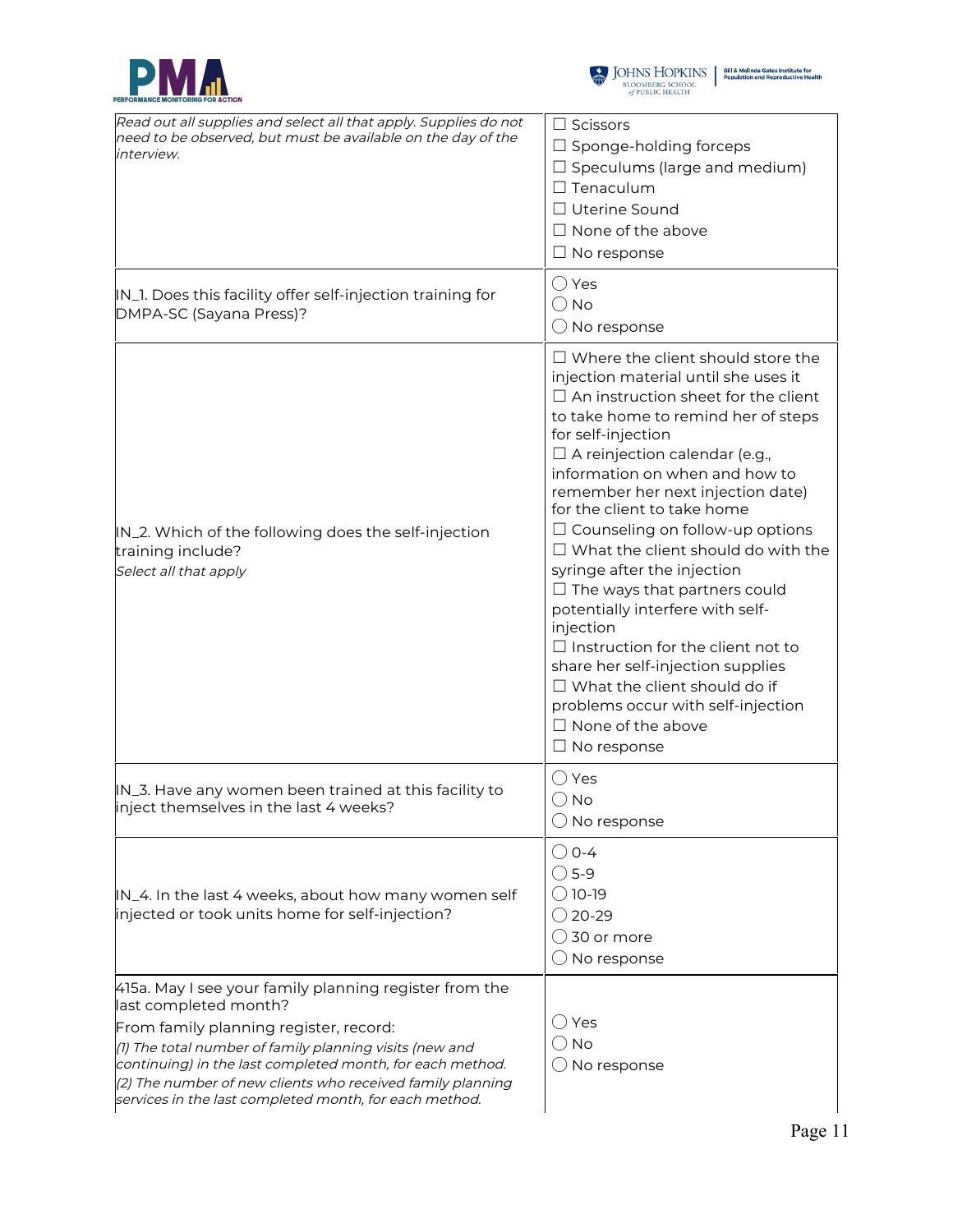

|                                                          | Enter for past completed month.<br>Enter -88 for do not know, enter -99<br>for no response. |
|----------------------------------------------------------|---------------------------------------------------------------------------------------------|
| 415a. Total number of visits: Female Sterilization       |                                                                                             |
|                                                          | Enter for past completed month.<br>Enter -88 for do not know, enter -99<br>for no response. |
| 415a. Total number of visits: Male Sterilization         |                                                                                             |
|                                                          | Enter for past completed month.<br>Enter -88 for do not know, enter -99<br>for no response. |
| 415a. Total number of visits: Implants                   |                                                                                             |
| 415a. Number of new clients: Implants                    |                                                                                             |
|                                                          | Enter for past completed month.<br>Enter -88 for do not know, enter -99<br>for no response. |
| 415a. Total number of visits: IUD                        |                                                                                             |
| 415a. Number of new clients: IUD                         |                                                                                             |
|                                                          |                                                                                             |
|                                                          | Enter for past completed month.<br>Enter -88 for do not know, enter -99<br>for no response. |
| 415a. Total number of visits: Injectables - Depo Provera |                                                                                             |
| 415a. Number of new clients: Injectables - Depo Provera  |                                                                                             |
|                                                          | Enter for past completed month.<br>Enter -88 for do not know, enter -99<br>for no response. |
| 415a. Total number of visits: Injectables - Sayana Press |                                                                                             |
| 415a. Number of new clients: Injectables - Sayana Press  |                                                                                             |
|                                                          | Enter for past completed month.<br>Enter -88 for do not know, enter -99<br>for no response. |
| 415a. Total number of visits: Pill                       |                                                                                             |
| 415a. Number of new clients: Pill                        |                                                                                             |
| 415a. Total number of visits: Emergency contraception    | Enter for past completed month.<br>Enter -88 for do not know, enter -99<br>for no response. |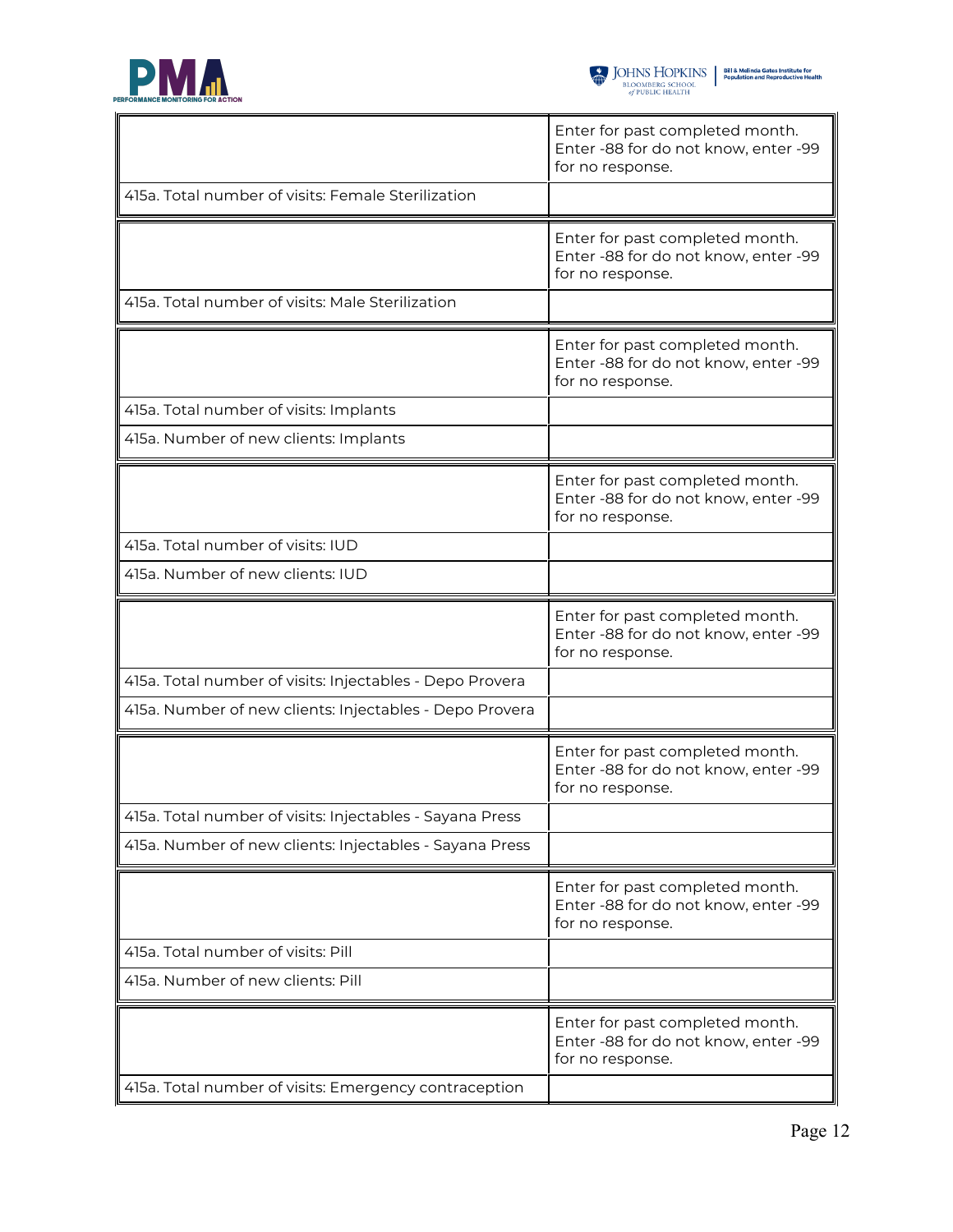

| 415a. Number of new clients: Emergency contraception                                                                                                                                                                                                                                                                                                                                                                                                    |                                                                                             |
|---------------------------------------------------------------------------------------------------------------------------------------------------------------------------------------------------------------------------------------------------------------------------------------------------------------------------------------------------------------------------------------------------------------------------------------------------------|---------------------------------------------------------------------------------------------|
|                                                                                                                                                                                                                                                                                                                                                                                                                                                         | Enter for past completed month.<br>Enter -88 for do not know, enter -99<br>for no response. |
| 415a. Total number of visits: Male condom                                                                                                                                                                                                                                                                                                                                                                                                               |                                                                                             |
| 415a. Number of new clients: Male condom                                                                                                                                                                                                                                                                                                                                                                                                                |                                                                                             |
|                                                                                                                                                                                                                                                                                                                                                                                                                                                         | Enter for past completed month.<br>Enter -88 for do not know, enter -99<br>for no response. |
| 415a. Total number of visits: Female condom                                                                                                                                                                                                                                                                                                                                                                                                             |                                                                                             |
| 415a. Number of new clients: Female condom                                                                                                                                                                                                                                                                                                                                                                                                              |                                                                                             |
|                                                                                                                                                                                                                                                                                                                                                                                                                                                         | Enter for past completed month.<br>Enter -88 for do not know, enter -99<br>for no response. |
| 415a. Total number of visits: Diaphragm                                                                                                                                                                                                                                                                                                                                                                                                                 |                                                                                             |
| 415a. Number of new clients: Diaphragm                                                                                                                                                                                                                                                                                                                                                                                                                  |                                                                                             |
|                                                                                                                                                                                                                                                                                                                                                                                                                                                         | Enter for past completed month.<br>Enter -88 for do not know, enter -99<br>for no response. |
| 415a. Total number of visits: Foam / jelly                                                                                                                                                                                                                                                                                                                                                                                                              |                                                                                             |
| 415a. Number of new clients: Foam / jelly                                                                                                                                                                                                                                                                                                                                                                                                               |                                                                                             |
|                                                                                                                                                                                                                                                                                                                                                                                                                                                         | Enter for past completed month.<br>Enter -88 for do not know, enter -99<br>for no response. |
| 415a. Total number of visits: Standard days / cycle beads                                                                                                                                                                                                                                                                                                                                                                                               |                                                                                             |
| 415a. Number of new clients: Standard days / cycle<br>beads                                                                                                                                                                                                                                                                                                                                                                                             |                                                                                             |
| 415b. May I see your family planning record book from<br>the last completed month?<br>From family planning record book, record the total number of<br>family planning products sold in the last completed month,<br>for each method.<br>Enter -88 for do not know. Enter -99 for no response.<br>Number of units sold or provided: Implants<br>Number of units sold or provided: IUD<br>Number of units sold or provided: Injectables - Depo<br>Provera |                                                                                             |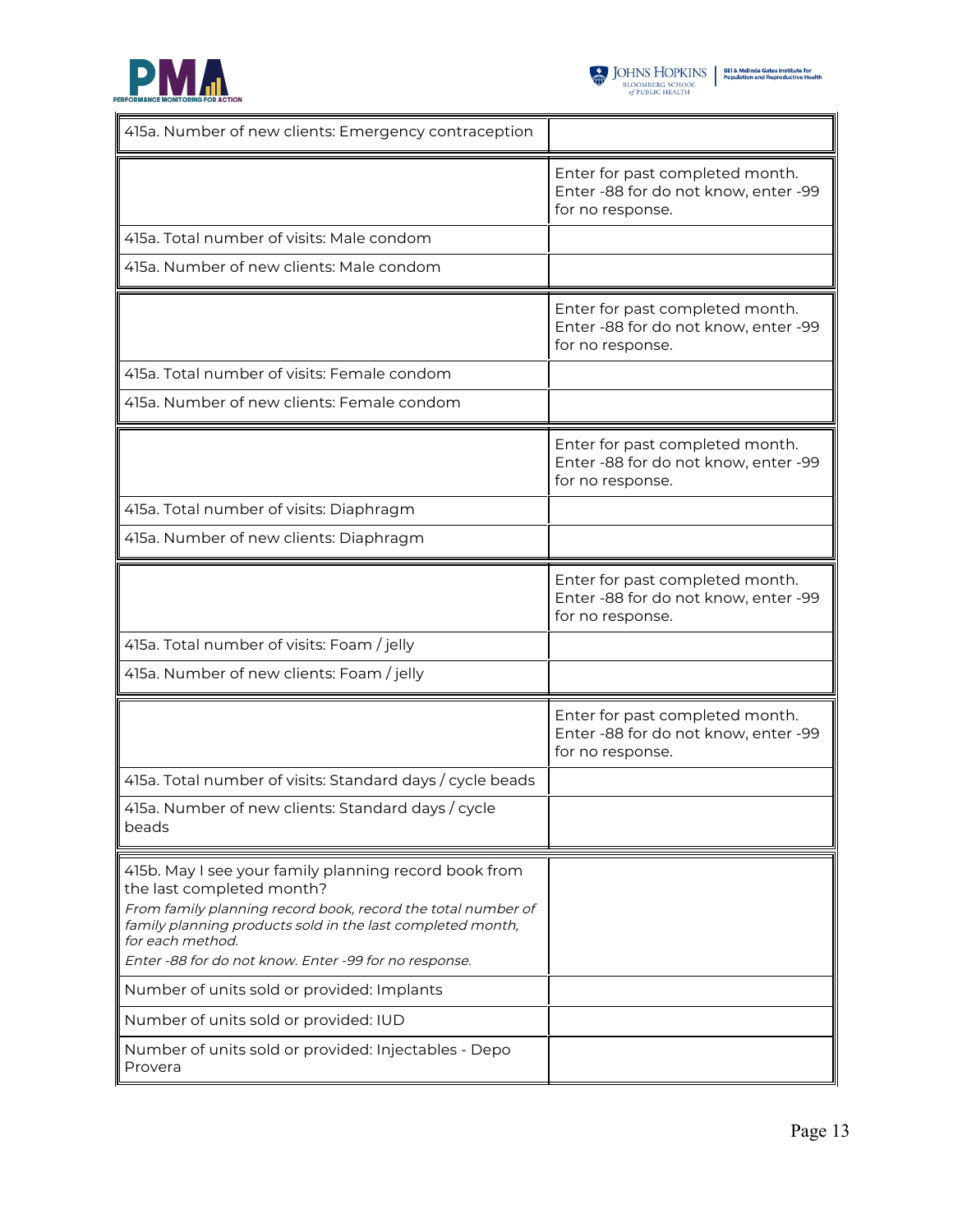



| Number of units sold or provided: Injectables - Sayana<br>Press                                                                                           |                                                                                                                                                                                                                                                                                                                                                                    |
|-----------------------------------------------------------------------------------------------------------------------------------------------------------|--------------------------------------------------------------------------------------------------------------------------------------------------------------------------------------------------------------------------------------------------------------------------------------------------------------------------------------------------------------------|
| Number of units sold or provided: Pill                                                                                                                    |                                                                                                                                                                                                                                                                                                                                                                    |
| Number of units sold or provided: Emergency<br>contraception                                                                                              |                                                                                                                                                                                                                                                                                                                                                                    |
| Number of units sold or provided: Male condom                                                                                                             |                                                                                                                                                                                                                                                                                                                                                                    |
| Number of units sold or provided: Female condom                                                                                                           |                                                                                                                                                                                                                                                                                                                                                                    |
| Number of units sold or provided: Diaphragm                                                                                                               |                                                                                                                                                                                                                                                                                                                                                                    |
| Number of units sold or provided: Foam / jelly                                                                                                            |                                                                                                                                                                                                                                                                                                                                                                    |
| Number of units sold or provided: Standard days / cycle<br>beads                                                                                          |                                                                                                                                                                                                                                                                                                                                                                    |
| NOTE: Questions 417a-e will repeat for each of the<br>methods provided at this SDP.<br>Methods selected in 401:<br>\${methods_selected}                   |                                                                                                                                                                                                                                                                                                                                                                    |
| 417a. You mentioned that you typically provide Implants<br>at this facility, can you show them to me?<br>If no, probe: Is the implant out of stock today? | $\bigcirc$ In-stock and observed<br>$\bigcirc$ In-stock but not observed<br>Out of stock<br>No response                                                                                                                                                                                                                                                            |
| 417b. How many days have Implants been out of stock?<br>Enter 1 if only today. Enter -88 for do not know. Enter -99 for no<br>response.                   |                                                                                                                                                                                                                                                                                                                                                                    |
| 417c. Have Implants been out of stock at any time in the<br>last 3 months?                                                                                | () Yes<br>() No<br>( ) Do not know<br>No response                                                                                                                                                                                                                                                                                                                  |
| 417d. Why is this facility out of stock for Implants?<br>PROBE IF MULTIPLE REASONS GIVEN: What was the<br>main reason?                                    | $\bigcirc$ Did not place order for shipment<br>○ Ordered but did not receive<br>shipment<br>$\bigcirc$ Did not order right quantities<br>$\bigcirc$ Ordered but did not receive right<br>quantities<br>$\bigcirc$ Unexpected increase in<br>consumption<br>◯ Stock-out due to COVID-19<br>disruption<br>$\bigcirc$ Other<br>◯ Don't know<br>$\bigcirc$ No response |
| 417e. When do you expect to receive your next shipment<br>of Implants?                                                                                    | () X weeks<br>$\bigcirc$ X months                                                                                                                                                                                                                                                                                                                                  |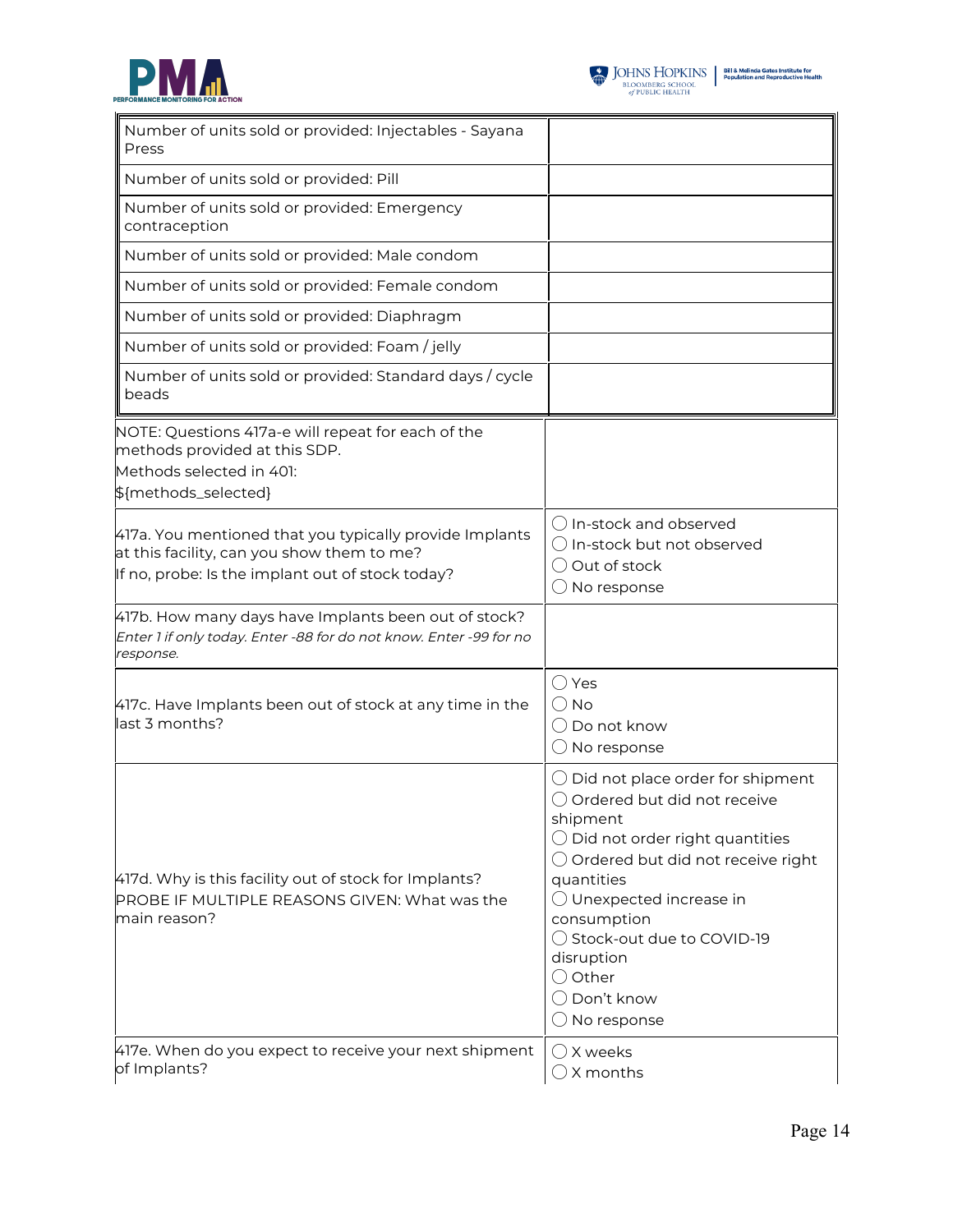



|                                                                                                                                                                                                  | Do not know<br>$($ )                                                                                                                                                                                                                                                                                                                                                        |
|--------------------------------------------------------------------------------------------------------------------------------------------------------------------------------------------------|-----------------------------------------------------------------------------------------------------------------------------------------------------------------------------------------------------------------------------------------------------------------------------------------------------------------------------------------------------------------------------|
|                                                                                                                                                                                                  | $\bigcirc$ No response                                                                                                                                                                                                                                                                                                                                                      |
| 417e. Enter a value for \${ship_implants_lab}:                                                                                                                                                   |                                                                                                                                                                                                                                                                                                                                                                             |
| 417a. You mentioned that you typically provide IUDs at<br>this facility, can you show them to me?<br>If no, probe: Is the IUDs out of stock today?                                               | $\bigcap$ In-stock and observed<br>$\bigcirc$ In-stock but not observed<br>$\bigcirc$ Out of stock<br>$\bigcirc$ No response                                                                                                                                                                                                                                                |
| 417b. How many days have IUDs been out of stock?<br>Enter 1 if only today. Enter -88 for do not know. Enter -99 for no<br>response.                                                              |                                                                                                                                                                                                                                                                                                                                                                             |
| 417c. Have IUDs been out of stock at any time in the last<br>3 months?                                                                                                                           | $\bigcirc$ Yes<br>$\bigcirc$ No<br>◯ Do not know<br>$\bigcirc$ No response                                                                                                                                                                                                                                                                                                  |
| 417d. Why is this facility out of stock for IUD?<br>PROBE IF MULTIPLE REASONS GIVEN: What was the<br>main reason?                                                                                | $\bigcirc$ Did not place order for shipment<br>○ Ordered but did not receive<br>shipment<br>$\bigcirc$ Did not order right quantities<br>$\bigcirc$ Ordered but did not receive right<br>quantities<br>$\bigcirc$ Unexpected increase in<br>consumption<br>◯ Stock-out due to COVID-19<br>disruption<br>$\bigcirc$ Other<br>$\bigcirc$ Don't know<br>$\bigcirc$ No response |
| 417e. When do you expect to receive your next shipment<br>of IUDs?                                                                                                                               | $\bigcirc$ X weeks<br>$\bigcirc$ X months<br>$\bigcirc$ Do not know<br>$\bigcirc$ No response                                                                                                                                                                                                                                                                               |
| 417e. Enter a value for \${ship_IUD_lab}:                                                                                                                                                        |                                                                                                                                                                                                                                                                                                                                                                             |
| 417a. You mentioned that you typically provide<br>Injectables Sayana Press at this facility, can you show<br>them to me?<br>If no, probe: Is the Injectables Sayana Press out of stock<br>today? | $\bigcirc$ In-stock and observed<br>$\bigcirc$ In-stock but not observed<br>◯ Out of stock<br>$\bigcirc$ No response                                                                                                                                                                                                                                                        |
| 417b. How many days have Injectables Sayana Press<br>been out of stock?<br>Enter 1 if only today. Enter -88 for do not know. Enter -99 for no<br>response.                                       |                                                                                                                                                                                                                                                                                                                                                                             |
| 417c. Have Injectables Sayana Press been out of stock at<br>any time in the last 3 months?                                                                                                       | $\bigcirc$ Yes<br>$\bigcirc$ No                                                                                                                                                                                                                                                                                                                                             |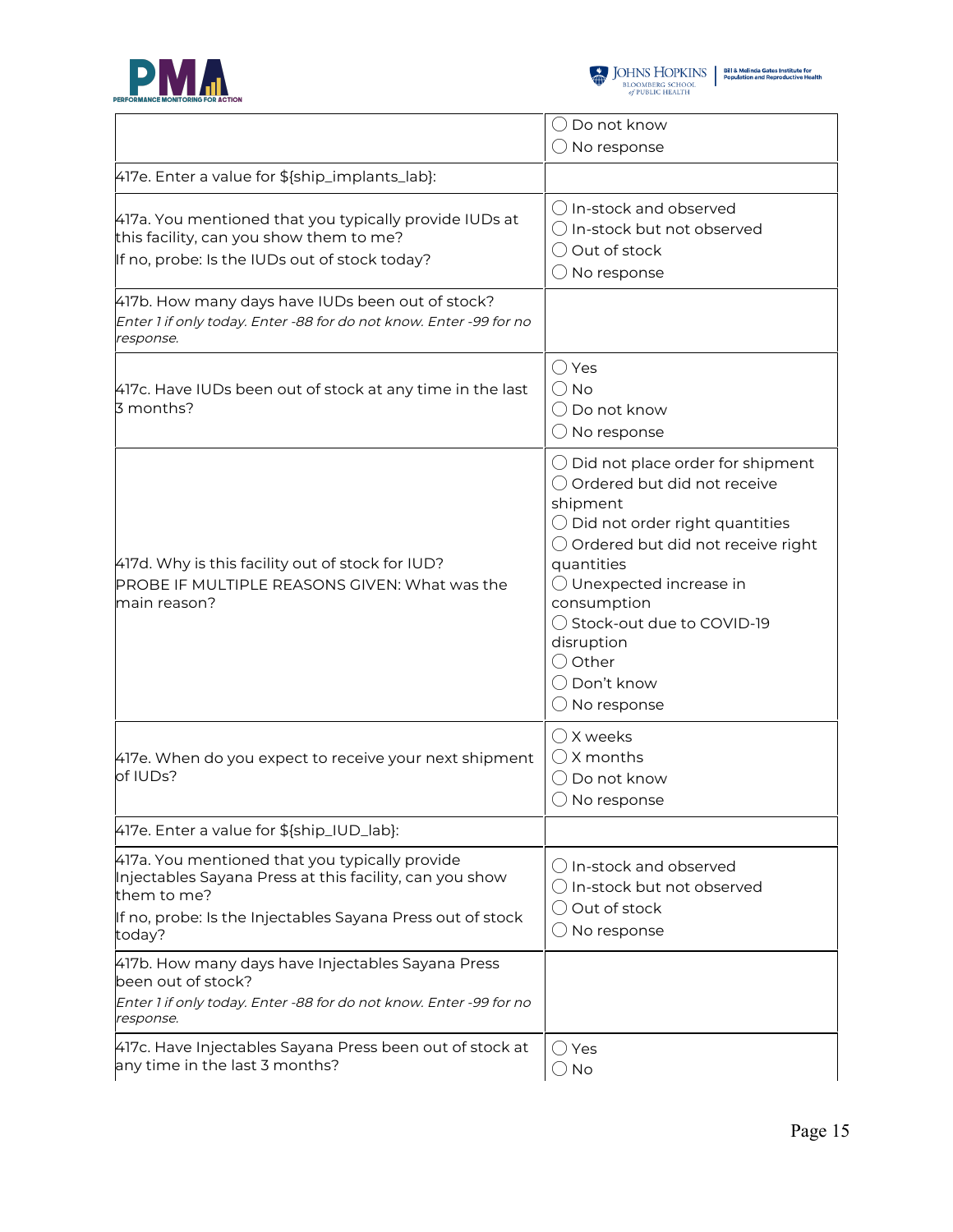



|                                                                                                                                                                                                  | $\bigcirc$ Do not know<br>$\bigcirc$ No response                                                                                                                                                                                                                                                                                                                   |
|--------------------------------------------------------------------------------------------------------------------------------------------------------------------------------------------------|--------------------------------------------------------------------------------------------------------------------------------------------------------------------------------------------------------------------------------------------------------------------------------------------------------------------------------------------------------------------|
| 417d. Why is this facility out of stock for Injectables<br>Sayana Press?<br>PROBE IF MULTIPLE REASONS GIVEN: What was the<br>main reason?                                                        | $\bigcirc$ Did not place order for shipment<br>○ Ordered but did not receive<br>shipment<br>$\bigcirc$ Did not order right quantities<br>$\bigcirc$ Ordered but did not receive right<br>quantities<br>O Unexpected increase in<br>consumption<br>◯ Stock-out due to COVID-19<br>disruption<br>$\bigcirc$ Other<br>$\bigcirc$ Don't know<br>$\bigcirc$ No response |
| 417e. When do you expect to receive your next shipment<br>of Injectables Sayana Press?                                                                                                           | $\bigcirc$ X weeks<br>$\bigcirc$ X months<br>◯ Do not know<br>$\bigcirc$ No response                                                                                                                                                                                                                                                                               |
| 417e. Enter a value for \${ship_sp_lab}:                                                                                                                                                         |                                                                                                                                                                                                                                                                                                                                                                    |
| 417a. You mentioned that you typically provide<br>Injectables Depo Provera at this facility, can you show<br>them to me?<br>If no, probe: Is the Injectables Depo Provera out of stock<br>today? | ◯ In-stock and observed<br>$\bigcirc$ In-stock but not observed<br>O Out of stock<br>$\bigcirc$ No response                                                                                                                                                                                                                                                        |
| 417b. How many days have Injectables Depo Provera<br>been out of stock?<br>Enter 1 if only today. Enter -88 for do not know. Enter -99 for no<br>response.                                       |                                                                                                                                                                                                                                                                                                                                                                    |
| 417c. Have Injectables Depo Provera been out of stock at<br>any time in the last 3 months?                                                                                                       | $\bigcirc$ Yes<br>$\bigcirc$ No<br>$\bigcirc$ Do not know<br>$\bigcirc$ No response                                                                                                                                                                                                                                                                                |
| 417d. Why is this facility out of stock for Injectables Depo<br>Provera?<br>PROBE IF MULTIPLE REASONS GIVEN: What was the<br>main reason?                                                        | $\bigcirc$ Did not place order for shipment<br>○ Ordered but did not receive<br>shipment<br>$\bigcirc$ Did not order right quantities<br>$\bigcirc$ Ordered but did not receive right<br>quantities<br>◯ Unexpected increase in<br>consumption<br>◯ Stock-out due to COVID-19<br>disruption<br>$\bigcirc$ Other<br>◯ Don't know<br>$\bigcirc$ No response          |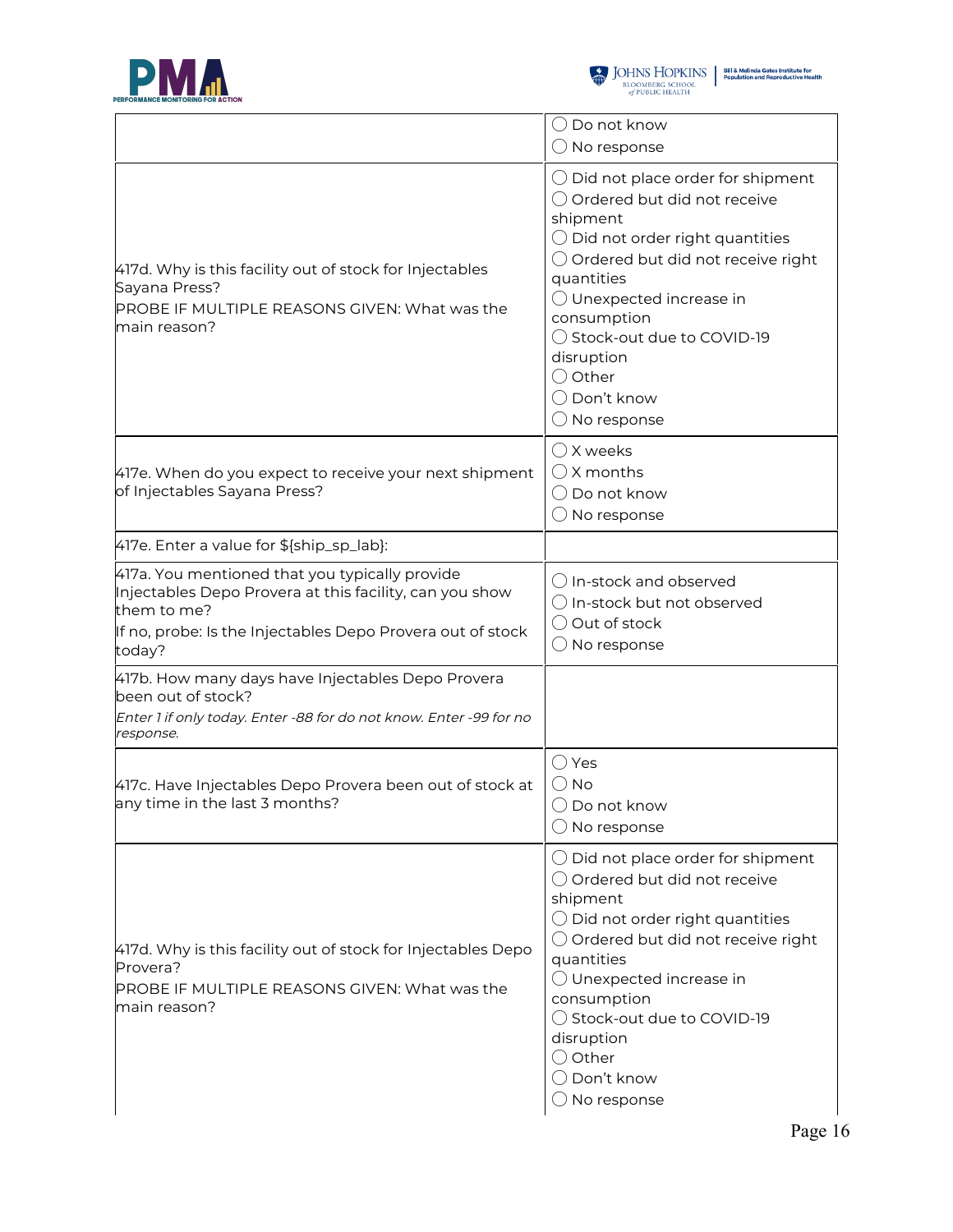



| 417e. When do you expect to receive your next shipment<br>of Injectables Depo Provera?                                                                                                       | $\bigcirc$ X weeks<br>$\bigcirc$ X months<br>$\bigcirc$ Do not know<br>$\bigcirc$ No response                                                                                                                                                                                                                                                             |
|----------------------------------------------------------------------------------------------------------------------------------------------------------------------------------------------|-----------------------------------------------------------------------------------------------------------------------------------------------------------------------------------------------------------------------------------------------------------------------------------------------------------------------------------------------------------|
| 417e. Enter a value for \${ship_dp_lab}:                                                                                                                                                     |                                                                                                                                                                                                                                                                                                                                                           |
| 417a. You mentioned that you typically provide Pills at<br>this facility, can you show it to me?<br>If no, probe: Is the Pillsout of stock today?                                            | () In-stock and observed<br>$\bigcirc$ In-stock but not observed<br>O Out of stock<br>$\bigcirc$ No response                                                                                                                                                                                                                                              |
| 417b. How many days have Pills been out of stock?<br>Enter 1 if only today. Enter -88 for do not know. Enter -99 for no<br>response.                                                         |                                                                                                                                                                                                                                                                                                                                                           |
| 417c. Have Pills been out of stock at any time in the last 3<br>months?                                                                                                                      | ◯ Yes<br>$\bigcirc$ No<br>() Do not know<br>$\bigcirc$ No response                                                                                                                                                                                                                                                                                        |
| 417d. Why is this facility out of stock for Pills?<br>PROBE IF MULTIPLE REASONS GIVEN: What was the<br>main reason?                                                                          | $\bigcirc$ Did not place order for shipment<br>○ Ordered but did not receive<br>shipment<br>$\bigcirc$ Did not order right quantities<br>$\bigcirc$ Ordered but did not receive right<br>quantities<br>$\bigcirc$ Unexpected increase in<br>consumption<br>◯ Stock-out due to COVID-19<br>disruption<br>○ Other<br>◯ Don't know<br>$\bigcirc$ No response |
| 417e. When do you expect to receive your next shipment<br>of Pills?                                                                                                                          | $\bigcirc$ X weeks<br>$\bigcirc$ X months<br>Do not know<br>No response                                                                                                                                                                                                                                                                                   |
| 417e. Enter a value for \${ship_pills_lab}:                                                                                                                                                  |                                                                                                                                                                                                                                                                                                                                                           |
| 417a. You mentioned that you typically provide<br>Emergency Contraception at this facility, can you show it<br>to me?<br>If no, probe: Is the Emergency Contraception out of<br>stock today? | () In-stock and observed<br>$\bigcirc$ In-stock but not observed<br>Out of stock<br>No response                                                                                                                                                                                                                                                           |
| 417b. How many days has Emergency Contraception<br>been out of stock?<br>Enter 1 if only today. Enter -88 for do not know. Enter -99 for no<br>response.                                     |                                                                                                                                                                                                                                                                                                                                                           |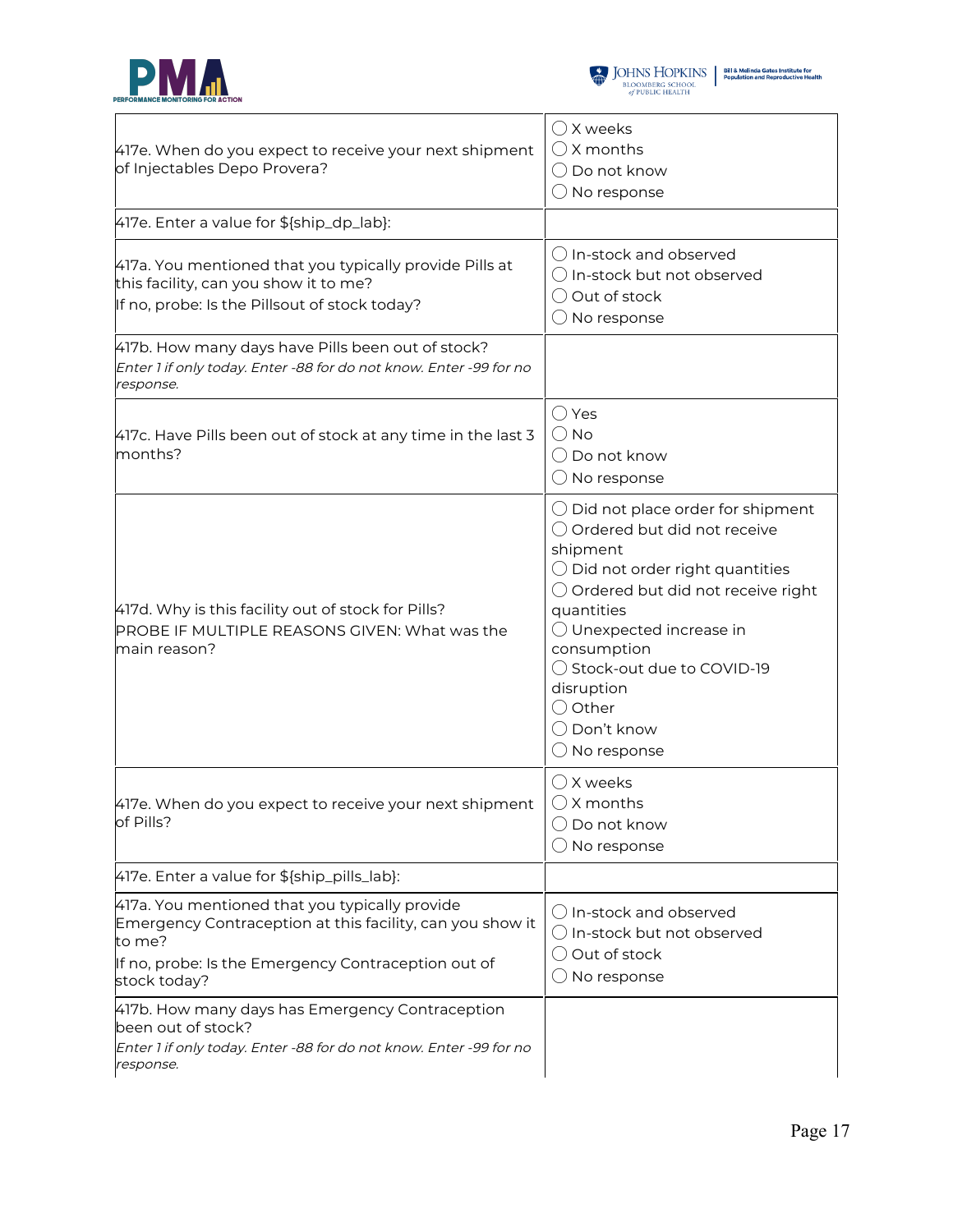



| 417c. Has Emergency Contraception been out of stock at<br>any time in the last 3 months?                                                                         | $\bigcirc$ Yes<br>() No<br>( ) Do not know<br>$\bigcirc$ No response                                                                                                                                                                                                                                                                                                        |
|------------------------------------------------------------------------------------------------------------------------------------------------------------------|-----------------------------------------------------------------------------------------------------------------------------------------------------------------------------------------------------------------------------------------------------------------------------------------------------------------------------------------------------------------------------|
| 417d. Why is this facility out of stock for Emergency<br>Contraception?<br>PROBE IF MULTIPLE REASONS GIVEN: What was the<br>main reason?                         | $\bigcirc$ Did not place order for shipment<br>◯ Ordered but did not receive<br>shipment<br>$\bigcirc$ Did not order right quantities<br>$\bigcirc$ Ordered but did not receive right<br>quantities<br>$\bigcirc$ Unexpected increase in<br>consumption<br>◯ Stock-out due to COVID-19<br>disruption<br>$\bigcirc$ Other<br>$\bigcirc$ Don't know<br>$\bigcirc$ No response |
| 417e. When do you expect to receive your next shipment<br>of Emergency Contraception?                                                                            | $\bigcirc$ X weeks<br>$\bigcirc$ X months<br>$\bigcirc$ Do not know<br>$\bigcirc$ No response                                                                                                                                                                                                                                                                               |
| 417e. Enter a value for \${ship_ec_lab}:                                                                                                                         |                                                                                                                                                                                                                                                                                                                                                                             |
| 417a. You mentioned that you typically provide Male<br>condoms at this facility, can you show it to me?<br>If no, probe: Is the Male condoms out of stock today? | ◯ In-stock and observed<br>$\bigcirc$ In-stock but not observed<br>Out of stock<br>$\bigcirc$ No response                                                                                                                                                                                                                                                                   |
| 417b. How many days have Male condoms been out of<br>stock?<br>Enter 1 if only today. Enter -88 for do not know. Enter -99 for no<br>response.                   |                                                                                                                                                                                                                                                                                                                                                                             |
| 417c. Have Male condoms been out of stock at any time<br>in the last 3 months?                                                                                   | ○ Yes<br>$\bigcirc$ No<br>Do not know<br>$\bigcirc$ No response                                                                                                                                                                                                                                                                                                             |
| 417d. Why is this facility out of stock for Male condoms?<br>PROBE IF MULTIPLE REASONS GIVEN: What was the<br>main reason?                                       | $\bigcirc$ Did not place order for shipment<br>$\bigcirc$ Ordered but did not receive<br>shipment<br>$\bigcirc$ Did not order right quantities<br>$\bigcirc$ Ordered but did not receive right<br>quantities<br>$\bigcirc$ Unexpected increase in<br>consumption<br>◯ Stock-out due to COVID-19<br>disruption<br>$\bigcirc$ Other                                           |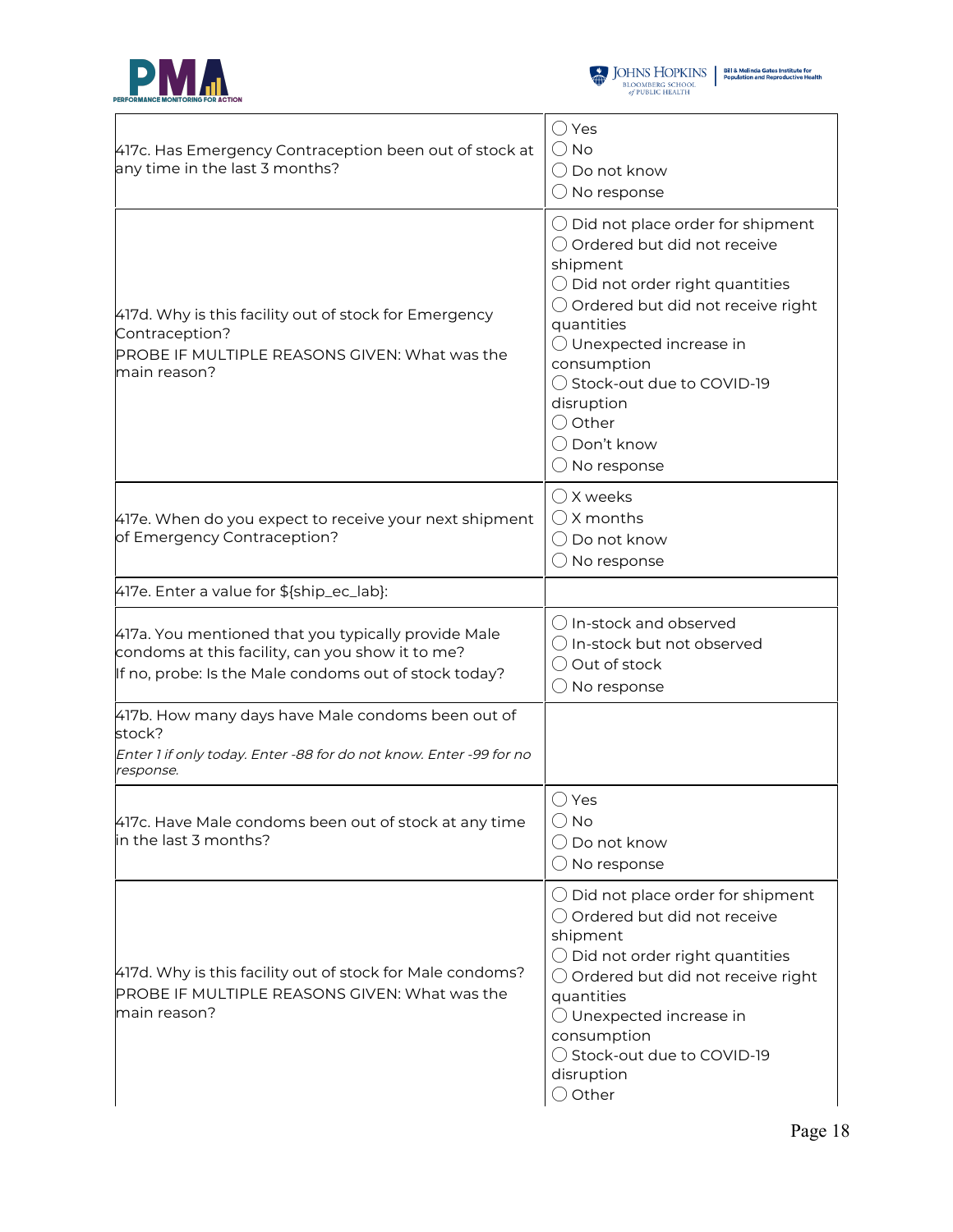

|                                                                                                                                                                      | $\bigcap$ Don't know<br>$\bigcirc$ No response                                                                                                                                                                                                                                                                                                                     |
|----------------------------------------------------------------------------------------------------------------------------------------------------------------------|--------------------------------------------------------------------------------------------------------------------------------------------------------------------------------------------------------------------------------------------------------------------------------------------------------------------------------------------------------------------|
| 417e. When do you expect to receive your next shipment<br>of Male condoms?                                                                                           | () X weeks<br>$\bigcap$ X months<br>$\bigcirc$ Do not know<br>$\bigcirc$ No response                                                                                                                                                                                                                                                                               |
| 417e. Enter a value for \${ship_male_condoms_lab}:                                                                                                                   |                                                                                                                                                                                                                                                                                                                                                                    |
| 417a. You mentioned that you typically provide Female<br>condoms at this facility, can you show it to me?<br>If no, probe: Is the Female condoms out of stock today? | () In-stock and observed<br>$\bigcirc$ In-stock but not observed<br>$\bigcirc$ Out of stock<br>$\bigcirc$ No response                                                                                                                                                                                                                                              |
| 417b. How many days have Female condoms been out<br>of stock?<br>Enter 1 if only today. Enter -88 for do not know. Enter -99 for no<br>response.                     |                                                                                                                                                                                                                                                                                                                                                                    |
| 417c. Have Female condoms been out of stock at any<br>time in the last 3 months?                                                                                     | ◯ Yes<br>() No<br>$\bigcirc$ Do not know<br>$\bigcirc$ No response                                                                                                                                                                                                                                                                                                 |
| 417d. Why is this facility out of stock for Female<br>condoms?<br>PROBE IF MULTIPLE REASONS GIVEN: What was the<br>main reason?                                      | $\bigcirc$ Did not place order for shipment<br>◯ Ordered but did not receive<br>shipment<br>$\bigcirc$ Did not order right quantities<br>$\bigcirc$ Ordered but did not receive right<br>quantities<br>$\bigcirc$ Unexpected increase in<br>consumption<br>◯ Stock-out due to COVID-19<br>disruption<br>○ Other<br>$\bigcirc$ Don't know<br>$\bigcirc$ No response |
| 417e. When do you expect to receive your next shipment<br>of Female condoms?                                                                                         | ◯ X weeks<br>() X months<br>$\bigcirc$ Do not know<br>$\bigcirc$ No response                                                                                                                                                                                                                                                                                       |
| 417e. Enter a value for \${ship_female_condoms_lab}:                                                                                                                 |                                                                                                                                                                                                                                                                                                                                                                    |
| 417a. You mentioned that you typically provide<br>Diaphragms at this facility, can you show it to me?<br>If no, probe: Is the Diaphragms out of stock today?         | $\bigcirc$ In-stock and observed<br>$\bigcirc$ In-stock but not observed<br>Out of stock<br>No response                                                                                                                                                                                                                                                            |
| 417b. How many days have Diaphragms been out of<br>stock?                                                                                                            |                                                                                                                                                                                                                                                                                                                                                                    |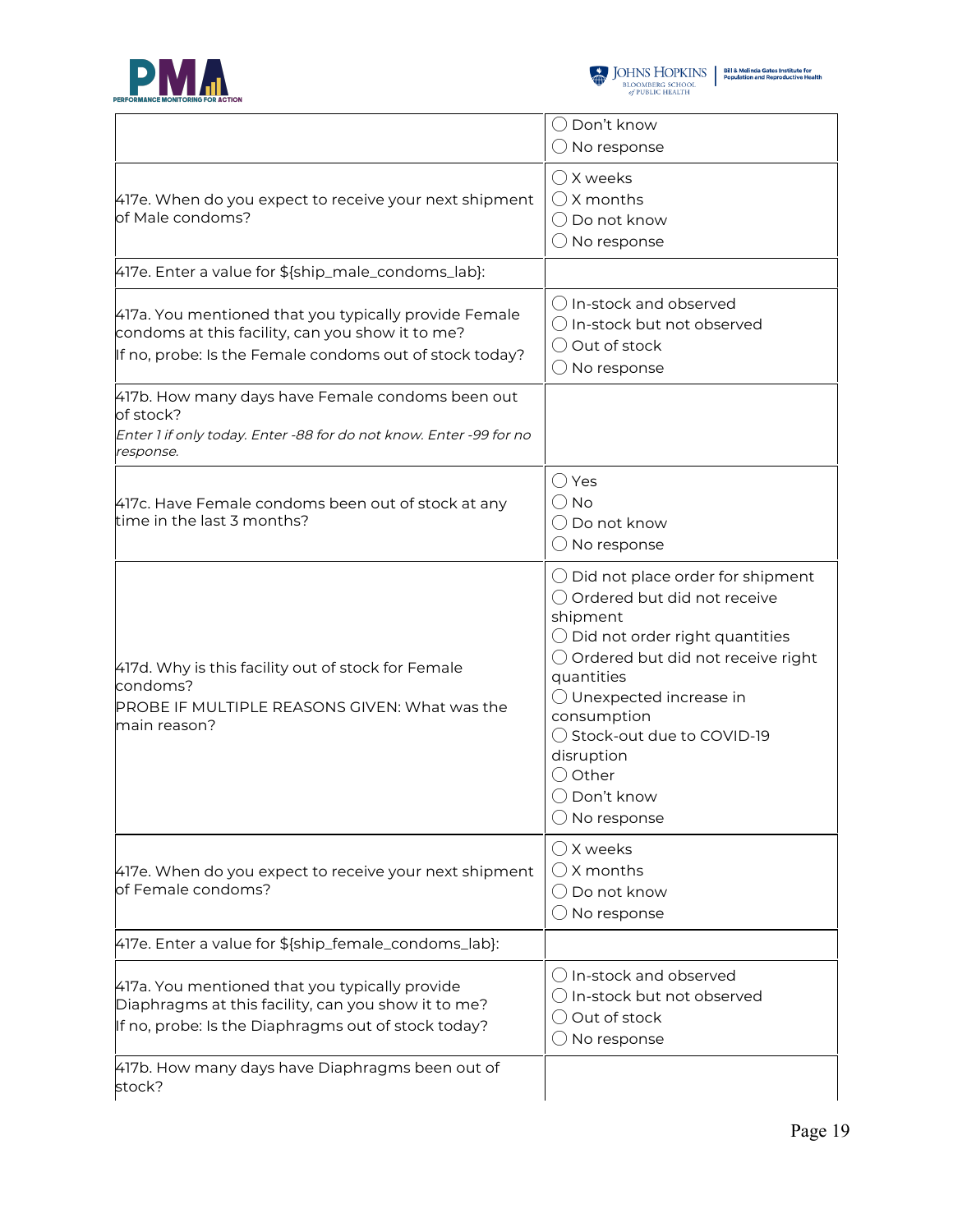



| Enter 1 if only today. Enter -88 for do not know. Enter -99 for no<br>response.                                                                              |                                                                                                                                                                                                                                                                                                                                                                    |
|--------------------------------------------------------------------------------------------------------------------------------------------------------------|--------------------------------------------------------------------------------------------------------------------------------------------------------------------------------------------------------------------------------------------------------------------------------------------------------------------------------------------------------------------|
| 417c. Have Diaphragms been out of stock at any time in<br>the last 3 months?                                                                                 | $\bigcirc$ Yes<br>$\bigcirc$ No<br>$\bigcirc$ Do not know<br>$\bigcirc$ No response                                                                                                                                                                                                                                                                                |
| 417d. Why is this facility out of stock for Diaphragms?<br>PROBE IF MULTIPLE REASONS GIVEN: What was the<br>main reason?                                     | $\bigcirc$ Did not place order for shipment<br>○ Ordered but did not receive<br>shipment<br>$\bigcirc$ Did not order right quantities<br>$\bigcirc$ Ordered but did not receive right<br>quantities<br>$\bigcirc$ Unexpected increase in<br>consumption<br>◯ Stock-out due to COVID-19<br>disruption<br>$\bigcirc$ Other<br>◯ Don't know<br>$\bigcirc$ No response |
| 417e. When do you expect to receive your next shipment<br>of Diaphragms?                                                                                     | $\bigcirc$ X weeks<br>$\bigcirc$ X months<br>$\bigcirc$ Do not know<br>$\bigcirc$ No response                                                                                                                                                                                                                                                                      |
| 417e. Enter a value for \${ship_diaphragm_lab}:                                                                                                              |                                                                                                                                                                                                                                                                                                                                                                    |
| 417a. You mentioned that you typically provide<br>Foam/Jelly at this facility, can you show it to me?<br>If no, probe: Is the Foam/Jelly out of stock today? | ◯ In-stock and observed<br>$\bigcirc$ In-stock but not observed<br>◯ Out of stock<br>$\bigcirc$ No response                                                                                                                                                                                                                                                        |
| 417b. How many days has Foam/Jelly been out of stock?<br>Enter 1 if only today. Enter -88 for do not know. Enter -99 for no<br>response.                     |                                                                                                                                                                                                                                                                                                                                                                    |
| 417c. Has Foam/Jelly been out of stock at any time in the<br>last 3 months?                                                                                  | $\bigcirc$ Yes<br>$\bigcirc$ No<br>◯ Do not know<br>$\bigcirc$ No response                                                                                                                                                                                                                                                                                         |
| 417d. Why is this facility out of stock for Foam/Jelly?<br>PROBE IF MULTIPLE REASONS GIVEN: What was the<br>main reason?                                     | $\bigcirc$ Did not place order for shipment<br>○ Ordered but did not receive<br>shipment<br>$\bigcirc$ Did not order right quantities<br>$\bigcirc$ Ordered but did not receive right<br>quantities<br>◯ Unexpected increase in<br>consumption<br>◯ Stock-out due to COVID-19<br>disruption                                                                        |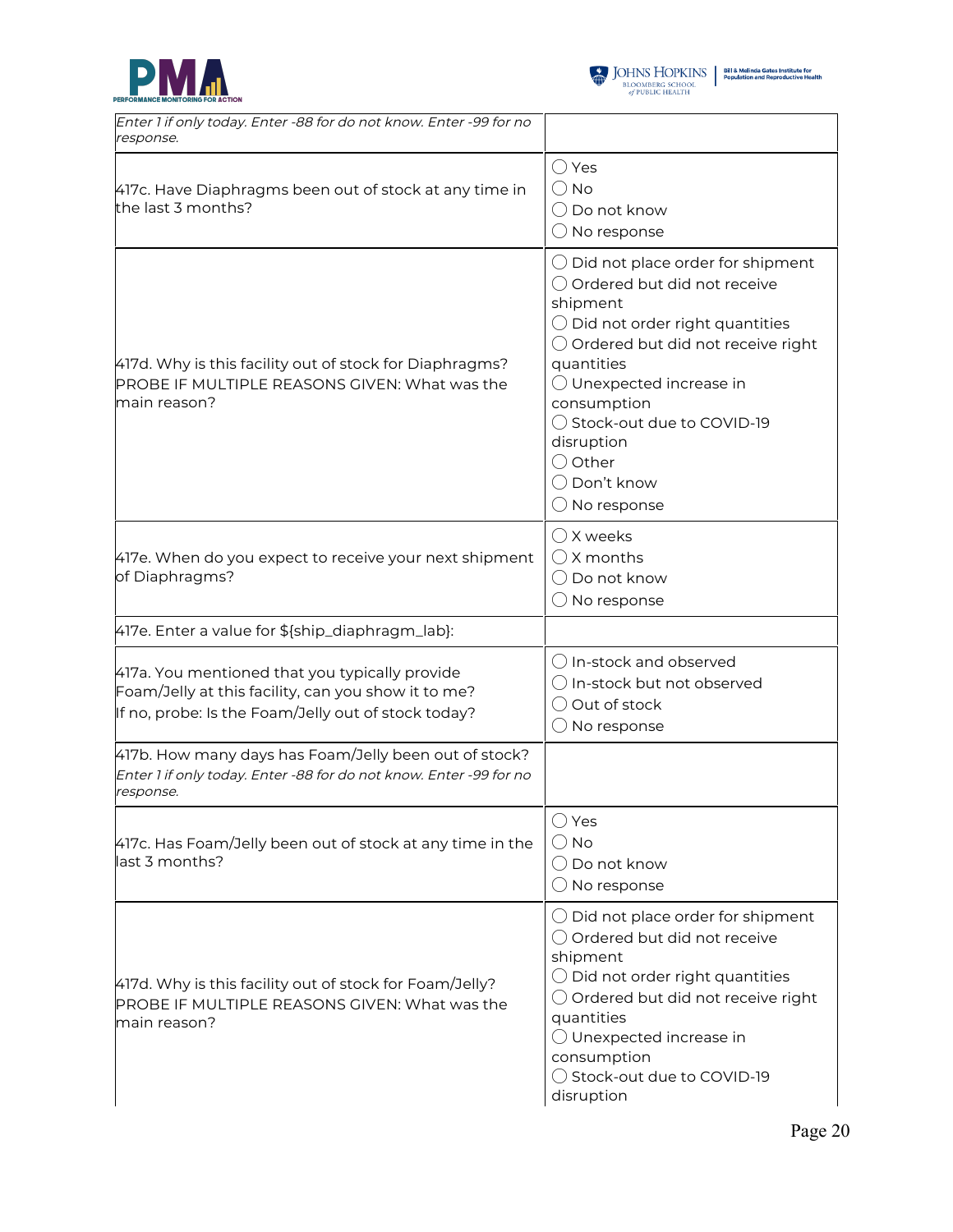

|                                                                                                                                                                                                    | () Other<br>$\bigcirc$ Don't know<br>$\bigcirc$ No response                                                                                                                                                                                                                                                                                                        |
|----------------------------------------------------------------------------------------------------------------------------------------------------------------------------------------------------|--------------------------------------------------------------------------------------------------------------------------------------------------------------------------------------------------------------------------------------------------------------------------------------------------------------------------------------------------------------------|
| 417e. When do you expect to receive your next shipment<br>of Foam/Jelly?                                                                                                                           | () X weeks<br>$\bigcap$ X months<br>$\bigcirc$ Do not know<br>$\bigcirc$ No response                                                                                                                                                                                                                                                                               |
| 417e. Enter a value for \${ship_foam_lab}:                                                                                                                                                         |                                                                                                                                                                                                                                                                                                                                                                    |
| 417a. You mentioned that you typically provide Standard<br>Days/Cycle Beads at this facility, can you show them to<br>me?<br>If no, probe: Is the Standard Days/Cycle Beads out of<br>stock today? | () In-stock and observed<br>$\bigcirc$ In-stock but not observed<br>◯ Out of stock<br>$\bigcirc$ No response                                                                                                                                                                                                                                                       |
| 417b. How many days have Standard Days/Cycle Beads<br>been out of stock?<br>Enter 1 if only today. Enter -88 for do not know. Enter -99 for no<br>response.                                        |                                                                                                                                                                                                                                                                                                                                                                    |
| 417c. Have Standard Days/Cycle Beads been out of stock<br>at any time in the last 3 months?                                                                                                        | $\bigcirc$ Yes<br>$\bigcirc$ No<br>() Do not know<br>$\bigcirc$ No response                                                                                                                                                                                                                                                                                        |
| 417d. Why is this facility out of stock for Standard<br>Days/Cycle Beads?<br>PROBE IF MULTIPLE REASONS GIVEN: What was the<br>main reason?                                                         | $\bigcirc$ Did not place order for shipment<br>○ Ordered but did not receive<br>shipment<br>$\bigcirc$ Did not order right quantities<br>○ Ordered but did not receive right<br>quantities<br>$\bigcirc$ Unexpected increase in<br>consumption<br>◯ Stock-out due to COVID-19<br>disruption<br>$\bigcirc$ Other<br>$\bigcirc$ Don't know<br>$\bigcirc$ No response |
| 417e. When do you expect to receive your next shipment<br>of Standard Days/Cycle Beads?                                                                                                            | $\bigcirc$ X weeks<br>$\bigcirc$ X months<br>◯ Do not know<br>$\bigcirc$ No response                                                                                                                                                                                                                                                                               |
| 417e. Enter a value for \${ship_beads_lab}:                                                                                                                                                        |                                                                                                                                                                                                                                                                                                                                                                    |
| 418. Is Miso-fem (misoprostol) available in the facility for<br>management of postpartum hemorrhage or other<br>gynecologic issues?                                                                | $\bigcirc$ Yes<br>$\bigcirc$ No<br>$\bigcirc$ Do not know<br>$\bigcirc$ No response                                                                                                                                                                                                                                                                                |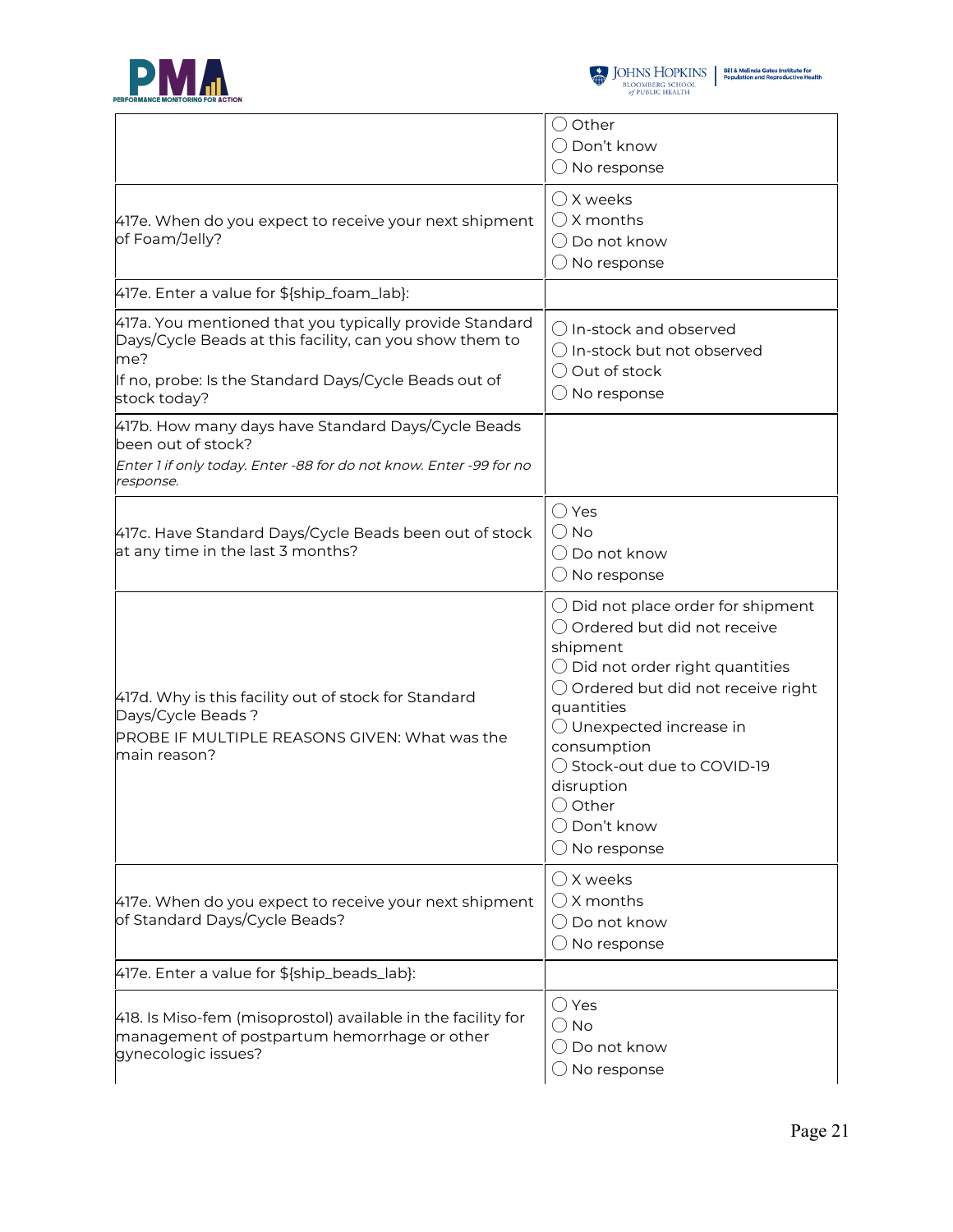



| 419. Can you show it to me?<br>If no, probe: Is it out of stock today?                                                                                                                                                                                                                                                      | () In-stock and observed<br>$\bigcirc$ In-stock but not observed<br>$\bigcirc$ Out of stock<br>$\bigcirc$ No response                                                                                                                                                                                                                                                       |
|-----------------------------------------------------------------------------------------------------------------------------------------------------------------------------------------------------------------------------------------------------------------------------------------------------------------------------|-----------------------------------------------------------------------------------------------------------------------------------------------------------------------------------------------------------------------------------------------------------------------------------------------------------------------------------------------------------------------------|
| 420. Is Mifepak (misoprostol & mifepristone) available in<br>the facility for management of postpartum hemorrhage<br>or other gynecologic issues?                                                                                                                                                                           | $\bigcirc$ Yes<br>$\bigcirc$ No<br>() Do not know<br>$\bigcirc$ No response                                                                                                                                                                                                                                                                                                 |
| 421. Can you show it to me?<br>If no, probe: Is it out of stock today?                                                                                                                                                                                                                                                      | $\bigcirc$ In-stock and observed<br>$\bigcirc$ In-stock but not observed<br>◯ Out of stock<br>$\bigcirc$ No response                                                                                                                                                                                                                                                        |
| Section 4: Family Planning Service Integration                                                                                                                                                                                                                                                                              |                                                                                                                                                                                                                                                                                                                                                                             |
| 501. Which of the following services are provided at this<br>facility?<br>Read all options and select all that apply.                                                                                                                                                                                                       | $\Box$ Antenatal<br>$\Box$ Delivery<br>$\Box$ Postnatal<br>$\Box$ Post-abortion<br>$\Box$ None of the above<br>$\Box$ No response                                                                                                                                                                                                                                           |
| 502. Which of the following is discussed with the mother<br>during an antenatal care visit?<br>Read all options and select all that apply. If your respondent is<br>not involved in antenatal care, ask if they can refer you to<br>someone at the facility who provides these services.                                    | $\Box$ Return to fertility<br>$\Box$ Healthy timing and spacing of<br>pregnancies<br>$\Box$ Immediate and exclusive<br>breastfeeding<br>$\Box$ Family planning methods<br>available to use while breastfeeding<br>□ Lactational Amenorrhea Method<br>and transition to other methods<br>$\Box$ Long-acting method options<br>$\Box$ None of the above<br>$\Box$ No response |
| 503. Which of the following is discussed with the mother<br>after delivery and before discharge from the facility?<br>Read all options and select all that apply. If your respondent is<br>not involved in delivery or postnatal care, ask if they can refer<br>you to someone at the facility who provides these services. | $\Box$ Return to fertility<br>$\Box$ Healthy timing and spacing of<br>pregnancies<br>$\Box$ Immediate and exclusive<br>breastfeeding<br>$\Box$ Family planning methods<br>available to use while breastfeeding<br>Lactational Amenorrhea Method<br>and transition to other methods<br>$\Box$ Long-acting method options<br>$\Box$ None of the above<br>$\Box$ No response   |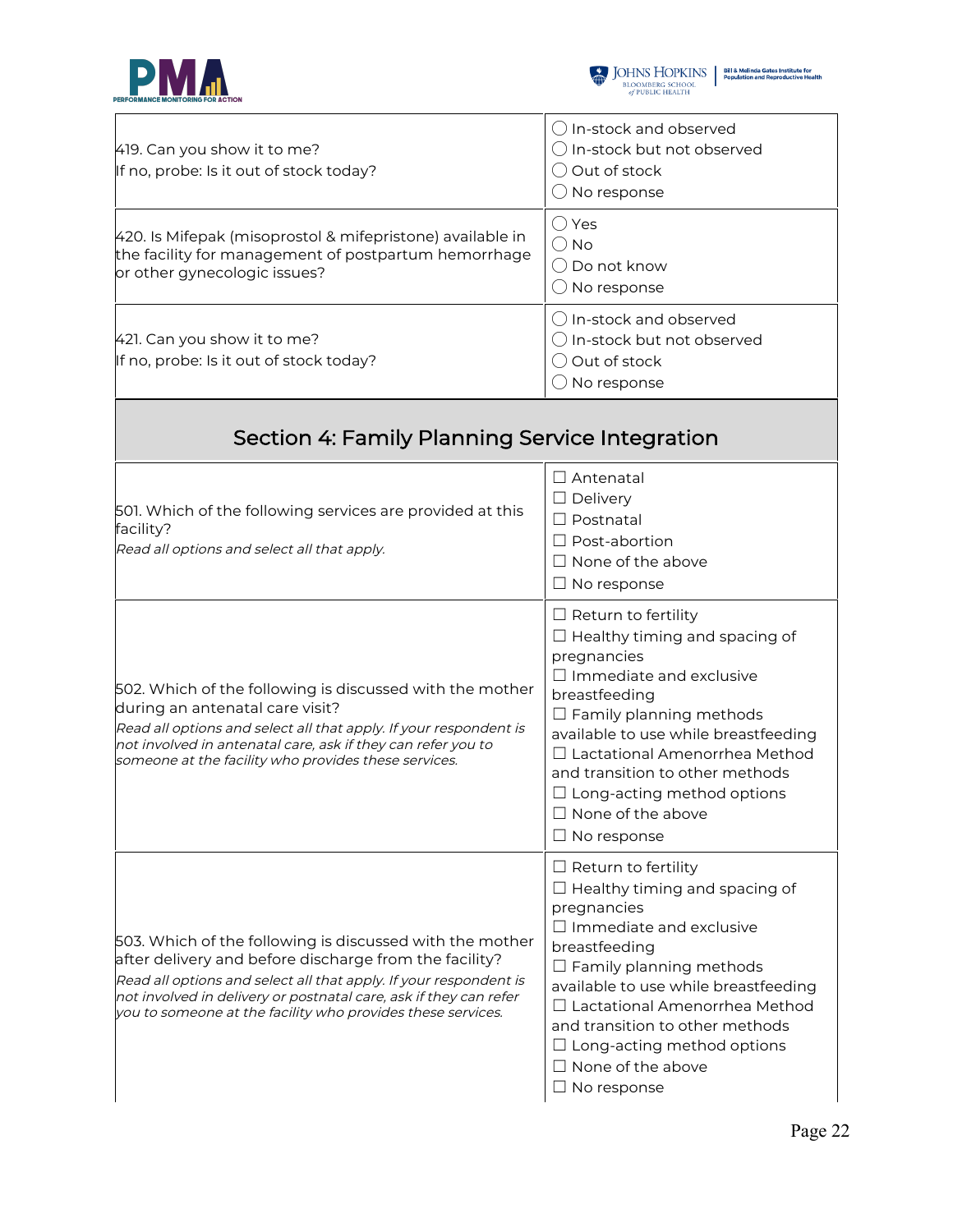



| 504. Is the woman offered a method of family planning<br>after delivery and before discharge from the facility?                                                                                                                                                                                     | $\bigcirc$ Yes<br>$\bigcirc$ No<br>$\bigcirc$ No response                                                                                                                                                                                                                                                                                                                        |
|-----------------------------------------------------------------------------------------------------------------------------------------------------------------------------------------------------------------------------------------------------------------------------------------------------|----------------------------------------------------------------------------------------------------------------------------------------------------------------------------------------------------------------------------------------------------------------------------------------------------------------------------------------------------------------------------------|
| 505. Which of the following is discussed with the mother<br>during a postnatal care visit?<br>Read all options and select all that apply. If your respondent is<br>not involved in delivery or postnatal care, ask if they can refer<br>you to someone at the facility who provides these services. | $\Box$ Return to fertility<br>$\Box$ Healthy timing and spacing of<br>pregnancies<br>$\Box$ Immediate and exclusive<br>breastfeeding<br>$\Box$ Family planning methods<br>available to use while breastfeeding<br>$\Box$ Lactational Amenorrhea Method<br>and transition to other methods<br>$\Box$ Long-acting method options<br>$\Box$ None of the above<br>$\Box$ No response |
| 506. Is the woman offered a method of family planning<br>during a postnatal care visit?                                                                                                                                                                                                             | $\bigcirc$ Yes<br>$\bigcirc$ No<br>$\bigcirc$ No response                                                                                                                                                                                                                                                                                                                        |
| 507. Which of the following is discussed with the woman<br>during a post-abortion visit?<br>Read all options and select all that apply. If your respondent is<br>not involved in post-abortion care, ask if they can refer you to<br>someone at the facility who provides these services.           | $\Box$ Post-abortion mental health<br>$\Box$ Return to fertility<br>$\Box$ Healthy timing and spacing of<br>pregnancies<br>$\Box$ Long-acting method options<br>$\Box$ Family planning methods<br>$\Box$ None of the above<br>$\Box$ No response                                                                                                                                 |
| 508. Is the woman offered a method of family planning<br>during a post-abortion visit?                                                                                                                                                                                                              | $\bigcirc$ Yes<br>$\bigcirc$ No<br>$\bigcirc$ No response                                                                                                                                                                                                                                                                                                                        |
| 509. Does this facility offer any service related to<br>diagnosis, treatment, or supportive services for HIV?                                                                                                                                                                                       | $\bigcirc$ Yes<br>$\bigcirc$ No<br>$\bigcirc$ No response                                                                                                                                                                                                                                                                                                                        |
| 510. When a client comes in for HIV services, are they<br>offered condoms by the HIV service provider?<br>If your respondent is not involved in HIV service provision, ask if<br>they can refer you to someone at the facility who provides<br>these services.                                      | $\bigcirc$ Yes<br>$\bigcirc$ No<br>$\bigcirc$ Do not know<br>$\bigcirc$ No response                                                                                                                                                                                                                                                                                              |
| 511. Does the HIV service provider offer them any other<br>method of contraception besides condoms?                                                                                                                                                                                                 | $\bigcirc$ Yes<br>$\bigcirc$ No<br>$\bigcirc$ Do not know<br>$\bigcirc$ No response                                                                                                                                                                                                                                                                                              |
|                                                                                                                                                                                                                                                                                                     |                                                                                                                                                                                                                                                                                                                                                                                  |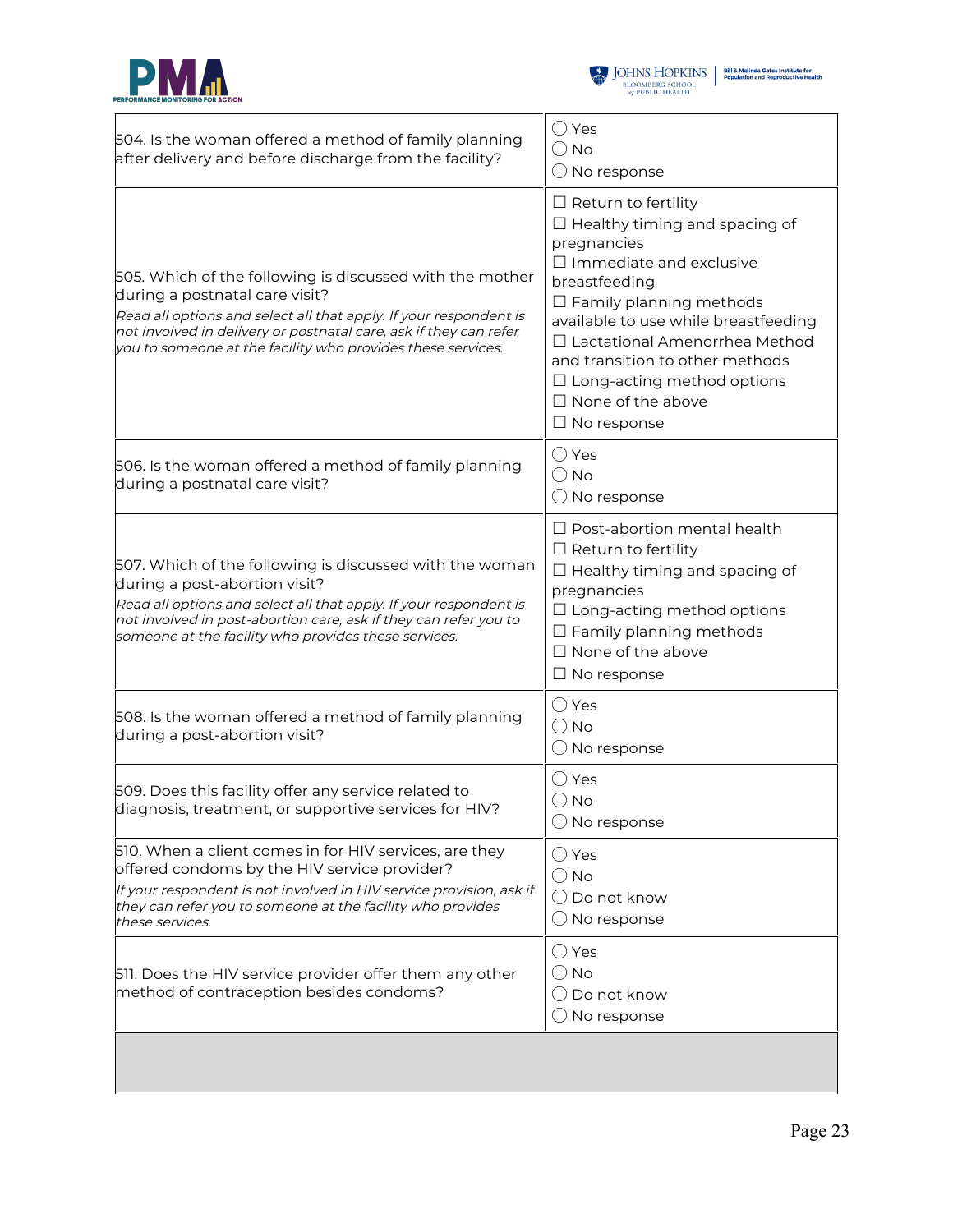



## Section 5 – Coronavirus (COVID-19)

We know that many facilities experienced operational challenges during the Coronavirus (COVID-19) pandemic and many regular services were disrupted. We are interested in learning about the experiences at your facility. Please remember that your answers are confidential and that no one outside the study team will know the identity of the facilities we interview.

| COV_1. Did this facility completely close when it<br>otherwise would have been open at any time during the<br>Coronavirus (COVID-19) restrictions?       | ◯ Yes<br>$\bigcirc$ No<br>$\bigcirc$ No response                                                                                                                                                                                                                                                                                                |
|----------------------------------------------------------------------------------------------------------------------------------------------------------|-------------------------------------------------------------------------------------------------------------------------------------------------------------------------------------------------------------------------------------------------------------------------------------------------------------------------------------------------|
| COV_2. For how long was the facility closed?                                                                                                             | $\bigcirc$ Less than one week<br>$\bigcap$ 1-2 weeks<br>$\bigcirc$ 3-4 weeks<br>$\bigcirc$ One month or longer<br>$\bigcirc$ No response                                                                                                                                                                                                        |
| COV_3. During the time of Coronavirus (COVID-19)<br>restrictions, did this facility reduce hours or days of<br>operation?                                | $\bigcirc$ Yes<br>$\bigcirc$ No<br>$\bigcirc$ No response                                                                                                                                                                                                                                                                                       |
| COV_4. Which of the following describes the facility's<br>current operational schedule?<br>Read all options out loud.                                    | $\bigcirc$ Not currently providing services<br>$\bigcirc$ Open, but still at reduced number<br>of hours compared to pre-COVID-19<br>restrictions<br>$\bigcirc$ Returned to previous hours of<br>service as prior to COVID-19<br>restrictions<br>$\bigcirc$ Open more hours than prior to the<br>COVID-19 restrictions<br>$\bigcirc$ No response |
| COV_5. During the time of Coronavirus (COVID-19)<br>restrictions, were personnel reassigned from family<br>planning services to COVID-19 related duties? | $\bigcirc$ Yes<br>$\bigcirc$ No<br>$\bigcirc$ No response                                                                                                                                                                                                                                                                                       |
| COV_6. During the time of the Coronavirus (COVID-19)<br>restrictions, were family planning services suspended?                                           | $\bigcirc$ Yes<br>$\bigcirc$ No<br>$\bigcirc$ No response                                                                                                                                                                                                                                                                                       |
| COV_7. For how long were family planning services<br>suspended?                                                                                          | $\bigcirc$ Less than one week<br>$()$ 1-2 weeks<br>$\bigcirc$ 3-4 weeks<br>$\bigcirc$ One month or longer<br>$\bigcirc$ No response                                                                                                                                                                                                             |
| COV_8. Which of the following describes the facility's<br>current family planning services?<br>Read all options out loud.                                | $\bigcirc$ Not currently providing family<br>planning services<br>$\bigcirc$ Providing reduced family planning<br>services compared to pre-COVID-19<br>restrictions                                                                                                                                                                             |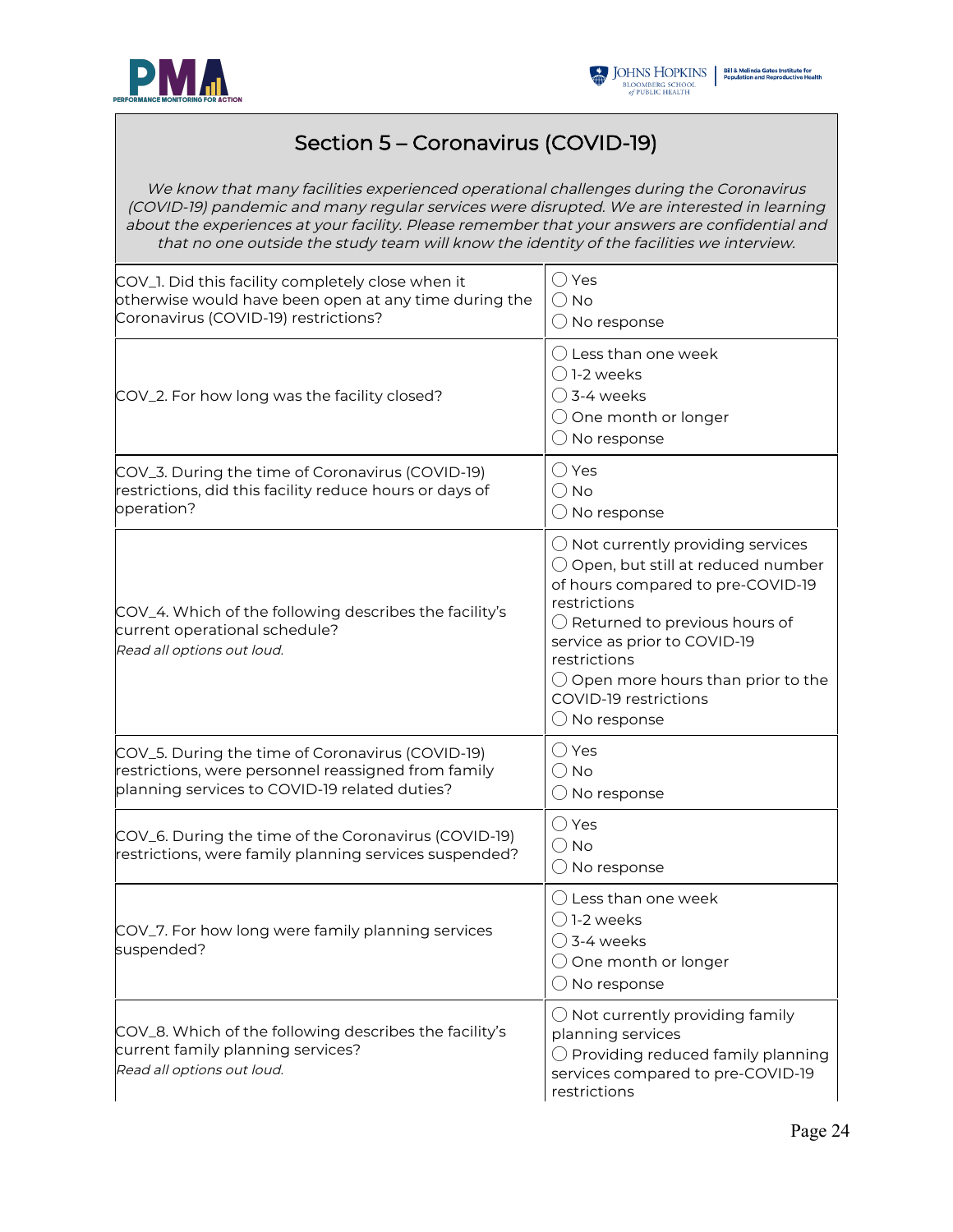



|                                                                                                                                                                                                                                                                                   | $\bigcirc$ Providing same family services as<br>prior to COVID-19 restrictions<br>$\bigcirc$ Providing more family services<br>than prior to the COVID-19<br>restrictions<br>$\bigcirc$ No response |
|-----------------------------------------------------------------------------------------------------------------------------------------------------------------------------------------------------------------------------------------------------------------------------------|-----------------------------------------------------------------------------------------------------------------------------------------------------------------------------------------------------|
| COV_9. During the time of Coronavirus (COVID-19)<br>restrictions, did this facility experience increased<br>absenteeism of personnel?                                                                                                                                             | $\bigcirc$ Yes<br>$\bigcirc$ No<br>$\bigcirc$ No response                                                                                                                                           |
| COV_10. During the time of Coronavirus (COVID-19)<br>restrictions, was support to the CHW services disrupted?                                                                                                                                                                     | $\bigcirc$ Yes<br>$\bigcirc$ No<br>$\bigcirc$ No response                                                                                                                                           |
| COV_11. For how long were CHW support services<br>disrupted?                                                                                                                                                                                                                      | $\bigcirc$ Less than one week<br>$\bigcirc$ 1-2 weeks<br>$\bigcirc$ 3-4 weeks<br>$\bigcirc$ One month or longer<br>$\bigcirc$ No response                                                           |
| COV_12. Have CHW support services returned to the<br>level they were at prior to COVID-19?                                                                                                                                                                                        | $\bigcirc$ Yes<br>$\bigcirc$ No<br>$\bigcirc$ No response                                                                                                                                           |
| COV_13. During the time of Coronavirus (COVID-19)<br>restrictions, were you able to keep the records of family<br>planning clients up to date?                                                                                                                                    | $\bigcirc$ Yes<br>$\bigcirc$ No<br>$\bigcirc$ No response                                                                                                                                           |
| COV_14. During the time of Coronavirus (COVID-19)<br>restrictions, was there a period of time when provider<br>administered methods were not offered due to the<br>restrictions?<br>PROBE: Provider administered methods include sterilization,<br>IUD, implant, and injectables. | $\bigcirc$ Yes<br>$\bigcirc$ No<br>$\bigcirc$ No response                                                                                                                                           |
| COV_15. For how long were provider administered<br>methods not offered?                                                                                                                                                                                                           | () Less than one week<br>$\bigcirc$ 1-2 weeks<br>$\bigcirc$ 3-4 weeks<br>$\bigcirc$ One month or longer<br>$\bigcirc$ No response                                                                   |
| COV_16. How regular was the supply of family planning<br>methods to this facility during the time of Coronavirus<br>(COVID-19) restrictions?                                                                                                                                      | $\bigcirc$ No change/regular<br>$\bigcirc$ More irregular<br>$\bigcirc$ Stopped completely<br>$\bigcirc$ Do not know<br>$\bigcirc$ No response                                                      |
| COV_17. During the time of Coronavirus (COVID-19)<br>restrictions, did your facility experience any reduction in<br>the number of family planning clients (or purchase of<br>contraceptive products) compared to your usual client<br>numbers?                                    | $\bigcirc$ No reduction<br>$\bigcirc$ Small reduction<br>◯ Moderate reduction<br>$\bigcirc$ Large reduction<br>$\bigcirc$ No response                                                               |